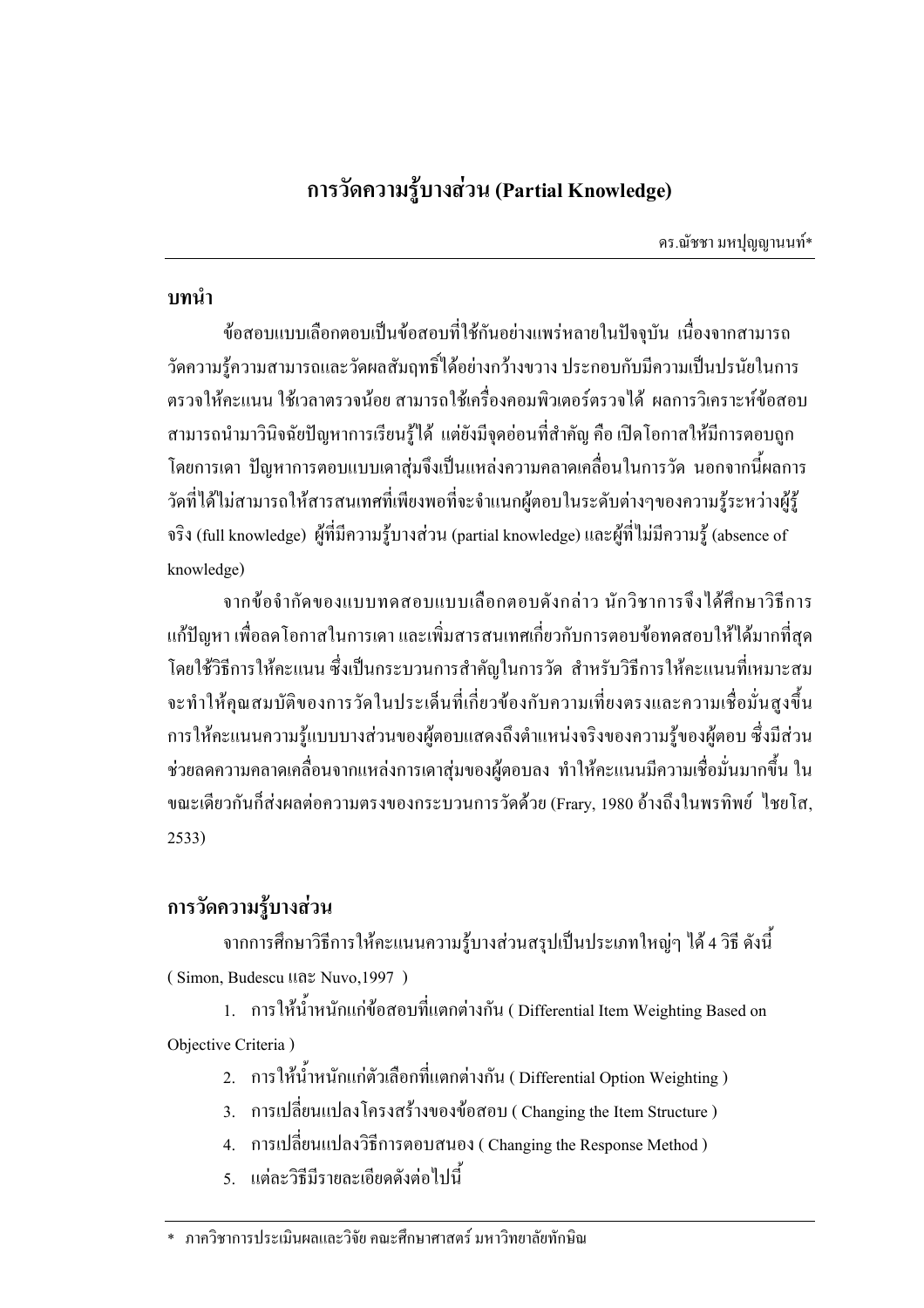# การให้น้ำหนักแก่ข้อสอบที่แตกต่างกัน ( Differential Item Weighting Based on **Objective Criteria**)

หลักการของวิธีนี้ คือ ข้อสอบที่มีคุณภาพจะใค้น้ำหนักมากกว่าข้อสอบที่ไม่มีคุณภาพ โดยใช้ผลที่ได้จากการวิเคราะห์ข้อสอบเป็นเกณฑ์ คือ ค่าความยาก อำนาจจำแนก ความสามารถ ี ความเที่ยงตรง ความแปรปรวน หรือการพิจารณาของผู้เชี่ยวชาญ Stanley และ Wang (1970 ) ใด้ ให้ข้อสรุปว่า การให้น้ำหนักแก่ข้อสอบโดยใช้ทฤษฎีการวัดแบบดั้งเดิม ทำให้น้ำหนักของคะแนน แต่ละข้อมีค่าไม่คงที่ เปลี่ยนแปลงไปตามกล่มตัวอย่าง จึงควรให้คะแนนตามทฤษฎีการตอบสนอง ข้อสอบ อย่างไรก็ตามการกำหนดน้ำหนักคะแนนที่เหมาะสมรายข้อนี้ยังวางอยู่บนพื้นฐานวิธีการ ตอบ และการให้คะแนนเฉพาะข้อที่ตอบถูกแบบเดิม ซึ่งไม่ได้มีการพิจารณาการให้คะแนนความรู้ บางส่วนแก่ผู้ตอบ

# 2. การให้น้ำหนักแก่ตัวเลือกที่แตกต่างกัน ( Differential Option Weighting )

หลักการของวิธีนี้ คือ ความรู้บางส่วนสามารถถูกวัดใด้จากการให้น้ำหนักคะแนนแก่ ้ตัวเลือก แบ่งวิธีการได้ 2 วิธี คือ วิธีแรกเป็นการให้น้ำหนักแก่ตัวเลือกโดยใช้วิจารณญาณของ ผู้เชี่ยวชาญ หรือจากทฤษฎีของโครงสร้างความรู้ ส่วนวิธีที่สอง เป็นการให้น้ำหนักจากข้อมูลเชิง ประจักษ์ที่ผ่านมาในอดีต หรือปัจจบันโดยอาศัยสิ่งที่น่าสนใจของตัวเลือก เช่นคะแนนมาตรฐาน เฉลี่ยของแต่ละตัวเลือกที่ผู้สอบเลือก ความสัมพันธ์ระหว่างตัวเลือกที่ผู้สอบเลือกกับคะแนนรวม ทั้งหมด เป็บต้บ

วิธีการนี้ได้รับการศึกษาเพิ่มมากขึ้น จากผลการศึกษาของนักวิชาการหลายท่าน พบว่า ึการให้น้ำหนักคะแนนแก่ตัวเลือก มีประโยชน์บ้างในแง่ที่ว่าช่วยเพิ่มความเชื่อมั่นแบบความคงที่ ึภายใน การเปรียบเทียบค่าความเที่ยงตรงและความเชื่อมั่นระหว่างแบบการให้น้ำหนักแก่ตัวเลือก ้กับแบบธรรมดา พบว่ามีความไม่คงที่ของความแตกต่างอย่างมีนัยสำคัญ วิธีการเหล่านี้ไม่เป็นที่ นิยมเนื่องจากการพัฒนาเพื่อให้ได้มาซึ่งน้ำหนักใช้ทรัพยากรมาก การคำนวณการให้คะแนนที่มี วิธีการที่ยุ่งยาก และยากในการอธิบายและตัดสินการให้คะแนนแก่ผู้สอบ

### 3. การเปลี่ยนแปลงโครงสร้างของข้อสอบ (Changing the Item Structure)

วิธีนี้มีรูปแบบของโครงสร้างข้อสอบ และ/หรือ คำอธิบายที่แตกต่างจาก แบบ เลือกตอบธรรมดา ตัวอย่างที่สำคัญ มีดังนี้

ข้อสอบที่มี 2 ตัวเลือก คือ ถูก หรือ ผิด ผู้ตอบจะต้องเลือกคำตอบอย่างใดอย่าง หนึ่ง คะแนนที่ได้ได้งากผลรวมของจำนวนคำตอบที่ถูกต้อง เนื่องจากการตอบแต่ละข้อใช้เวลาน้อย ้<br>จึงต้องเพิ่มจำนวนข้อให้มากขึ้นกว่าข้อสอบแบบเลือกตอบธรรมดา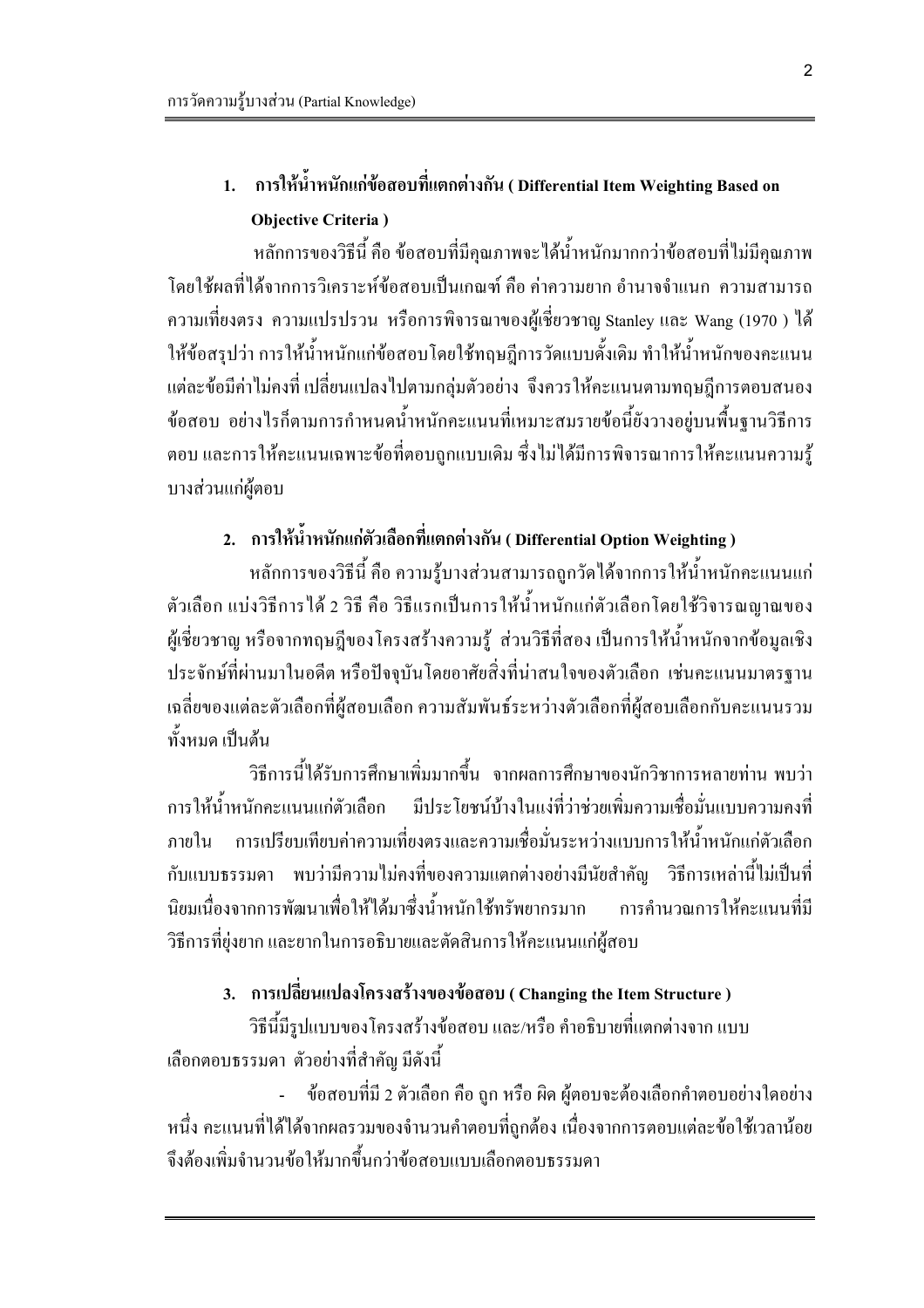ข้อสอบที่มีตัวถูกหลายๆตัวเลือก (มากกว่า 1) โดยต้องมีคำชี้แจงอธิบายให้แก่  $\mathbf{L}$ ผู้สอบ ซึ่งอาจจะระบุจำนวนตัวเลือกที่ถูกหรือไม่ระบุกี่ได้ คะแนนที่ได้เท่ากับผลรวมของการระบุ ี ตัวเลือกถูกได้ถูกต้อง ในบางกรณีมีการหักคะแนนการตอบที่ตอบตัวเลือกผิด เช่นวิธีของ Dressel และ Schmith (1953) โดยมีจุดประสงค์เพื่อลดการเดา และการประเมินความรู้บางส่วน แบบทดสอบลักษณะนี้ได้มีการพัฒนาต่อมา ตัวอย่างเช่น แบบทดสอบที่มีตัวเลือกถูกทุกข้อ ผิดทุก ข้อ หรือถูกเฉพาะตัวเลือกหนึ่งกับอีกตัวเลือกหนึ่ง

ี ข้อสอบที่มีกลุ่มของคำถามและกลุ่มของคำตอบ ที่เรียกว่าข้อสอบแบบจับคู่ L. โดยผู้สอบต้องเลือกคำตอบที่ถูกคู่กับคำถามที่กำหนดให้ ถ้าจำนวนคำถามเท่ากับจำนวนคำตอบ เรียกว่า การจับคู่อย่างง่าย แต่ถ้าจำนวนคำตอบมากกว่าจำนวนคำถาม เรียกว่า การจับคู่แบบพห ้ ความแตกต่างของ 2 แบบ คือ การจับคู่แบบพหุ ช่วยลดโอกาสในการเดามากกว่า เนื่องจากมีจำนวน ้ตัวเลือกมากกว่า แต่ข้อจำกัดที่สำคัญของวิธีนี้ คือ ความยากในการสร้างข้อสอบให้มีความ ี่ เหมาะสม Budescu (1988) พบว่า การจับคู่แบบพหุให้ค่าความเที่ยงตรง และความเชื่อมั่นมากกว่า ี แบบทดสอบแบบเลือกตอบธรรมดา และความเที่ยงตรงและความเชื่อมั่นจะเพิ่มขึ้นเมื่อสัดส่วนของ ้จำนวนของตัวเลือกเพิ่มขึ้น วิธีนี้ต้องการเวลาในการทำแบบทดสอบมากกว่าปกติ

# 4. การเปลี่ยนแปลงวิธีการตอบสนอง (Changing the Response Method)

วิธีนี้แตกต่างจากวิธีที่กล่าวมาทั้งหมด คือ ใช้น้ำหนักที่ให้โดยผู้สอบเอง ซึ่งสะท้อน ้ถึงความรู้ที่มีอยู่ในตัวผู้สอบ การประเมินด้วยตนเองนี้เป็นวิธีที่ดีที่สุดในการได้มาซึ่งสารสนเทศ เกี่ยวกับความรู้ของผู้สอบในแต่ละข้อ ผู้สอบจะให้สารสนเทศอย่างสมบูรณ์เกี่ยวกับน้ำหนัก ้วิธีการให้คะแนนและการควบคุมระดับความมั่นใจในการให้ ซึ่งจะช่วยลดการเดา และความคลาด เคลื่อนในการวัด วิธีนี้ใช้รูปแบบข้อสอบเหมือนแบบทดสอบชนิดเลือกตอบทั่วๆไป เพียงแต่คำสั่ง วิธีการตอบและการให้คะแนนแตกต่างจากแบบทดสอบชนิดเลือกตอบธรรมดา ซึ่งแต่ละวิธีใช้ วิธีการที่ไม่ซับซ้อน โดยแบ่งเป็นวิธีต่างๆ ได้ 6 วิธี คือ

### 4.1 วิธีการควบคุม (Control Method)

วิธีการนี้ให้ผู้สอบทำข้อสอบเหมือนกับแบบสอบชนิดเลือกตอบธรรมดา แต่ ้ต่างกันที่การให้คะแนน วิธีการแก้การเดามีวิธีที่น่าสนใจ 2 วิธี คือ

วิธีการแก้การเคาโดยการลงโทษ (Correcting for guessing) เป็นวิธีที่มี  $\overline{1}$ ี ข้อตกลงเบื้องต้นว่าข้อที่ผู้สอบตอบผิดเป็นผลมาจากการเดา ดังนั้นข้อที่ผู้สอบตอบผิด แทนที่จะได้ 0 แต่จะให้คะแนนติดลบ -1/( k-1 ) เมื่อ k คือ จำนวนตัวเลือกของแบบสอบ (Lord. 1975) โดยใช้ ่ สูตรการให้คะแนนเพื่อแก้การเคาคำตอบ สูตรการให้คะแนนที่ใช้อยู่ คือ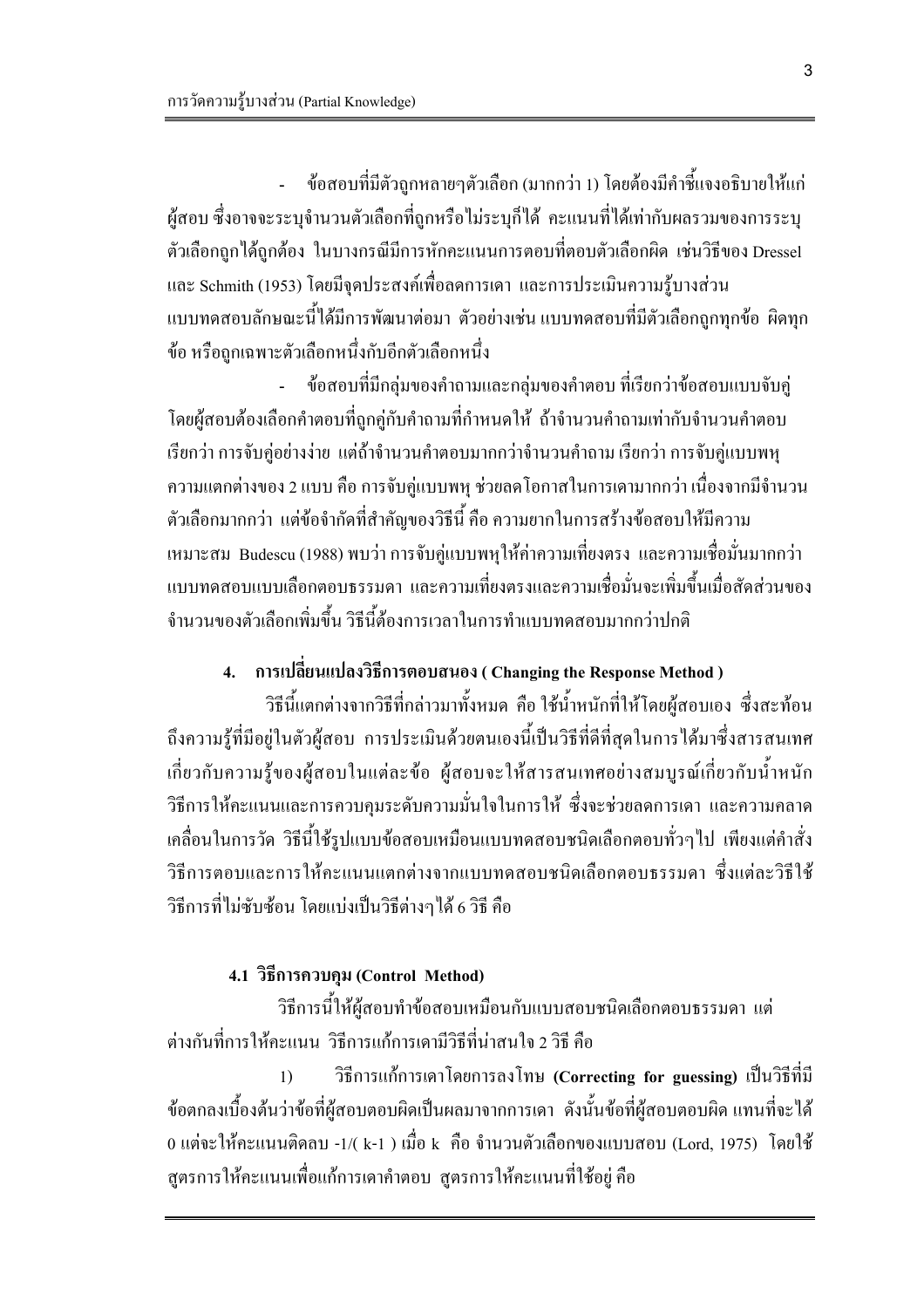$X_c = R - W/(K - 1)$ 

 $\mathbf{x}_{\text{e}}$  คือ คะแนนที่ได้หลังจากการแก้การเคา

R คือ จำนวนข้อสอบที่ผู้สอบตอบถูก

w คือ จำนวนข้อสอบที่ผ้สอบตอบผิด

วิธีการแก้การเคาสุ่มเหมาะกับแบบทดสอบความเร็วที่ผู้ตอบตอบไม่ทัน แต่ถ้าเป็น แบบสอบที่ไม่จำกัดเวลา ผู้ตอบอาจไม่ได้ตอบอย่างเดาสุ่มเพียงอย่างเดียว ผู้ตอบอาจมีความรู้ ้ บางส่วนในการตัดตัวลวงบางตัวออกได้ ดังนั้นการใช้สูตรแก้การเดาอาจไม่เหมาะสม เพราะควร พิจารณาถึงการตอบโดยมีความรู้บางส่วนของผู้ตอบด้วย

่ 2) วิธีการให้รางวัลแก่ข้อที่ไม่ตอบ เป็นวิธีที่มีข้อตกลงเบื้องต้นว่า ข้อที่ผ้ตอบเว้นไว้นั้น ถ้าเขาตอบจะมีโอกาสตอบถกเป็น 1/K เมื่อ K คือจำนวนตัวเลือกของแบบทดสอบ ซึ่งเขียนเป็นสตร ได้ดังนี้

 $X = R + Q/K$ 

 $\mathbf{x}_{\text{a}}$  คือ คะแนนที่ได้หลังจากการแก้ไข

R คือ จำนวนข้อสอบที่ผู้สอบตอบถูก

O คือ จำนวนข้อสอบที่ผู้สอบไม่ตอบ

้วิธีนี้มีการศึกษาเพิ่มเติมหลายท่าน และยังมีการศึกษาเปรียบเทียบความเหมาะสมของ ้วิธีการแก้การเดา และแบบทดสอบเลือกตอบธรรมดา ผลที่ได้ยังได้ข้อสรุปไม่ชัดเจน (Angoff 1989, Diamond and Evans, 1973 อ้างถึงใน Simon, Budescu และ Nuvo, 1997; 69)

4.2 วิธีการให้คะแนนจากการตัดตัวลวง (Elimination Scoring)

วิธีนี้เป็นการให้ผู้สอบตัดตัวลวงไปได้บ้างอย่างถูกต้อง แม้จะไม่ทราบค่าว่า ้ คำตอบที่ถูกต้องคืออะไร มีวิธีการและงานวิจัยที่สนับสนุนวิธีนี้ ดังนี้

1) วิธีการตอบและให้คะแนนแบบคูมบ์ (the Coombs Response/ Scoring method ) Coombs ใด้จำแนกระดับความรู้ของผู้สอบออกเป็น 5 ประเภท คือ (Coomb, Milholland, and Womer, 1956)

> ี มีความรู้เต็มที่ (Full knowledge) คือ ผู้ที่สามารถตัดตัวลวง  $\overline{1}$ .

ทั้งหมดออกได้

มีความรู้บางส่วน (Partial knowledge) คือ ผู้ที่สามารถตัดตัว 2.

ิลวงบางตัวออกได้แต่ไม่ทั้งหมด

ี มีความรู้ที่ผิดบางส่วน (Partial misinformation) คือ ผู้ที่  $3.$ ิสามารถตัดตัวลวงบางตัวออกได้บ้างและตัดตัวถูกออกด้วย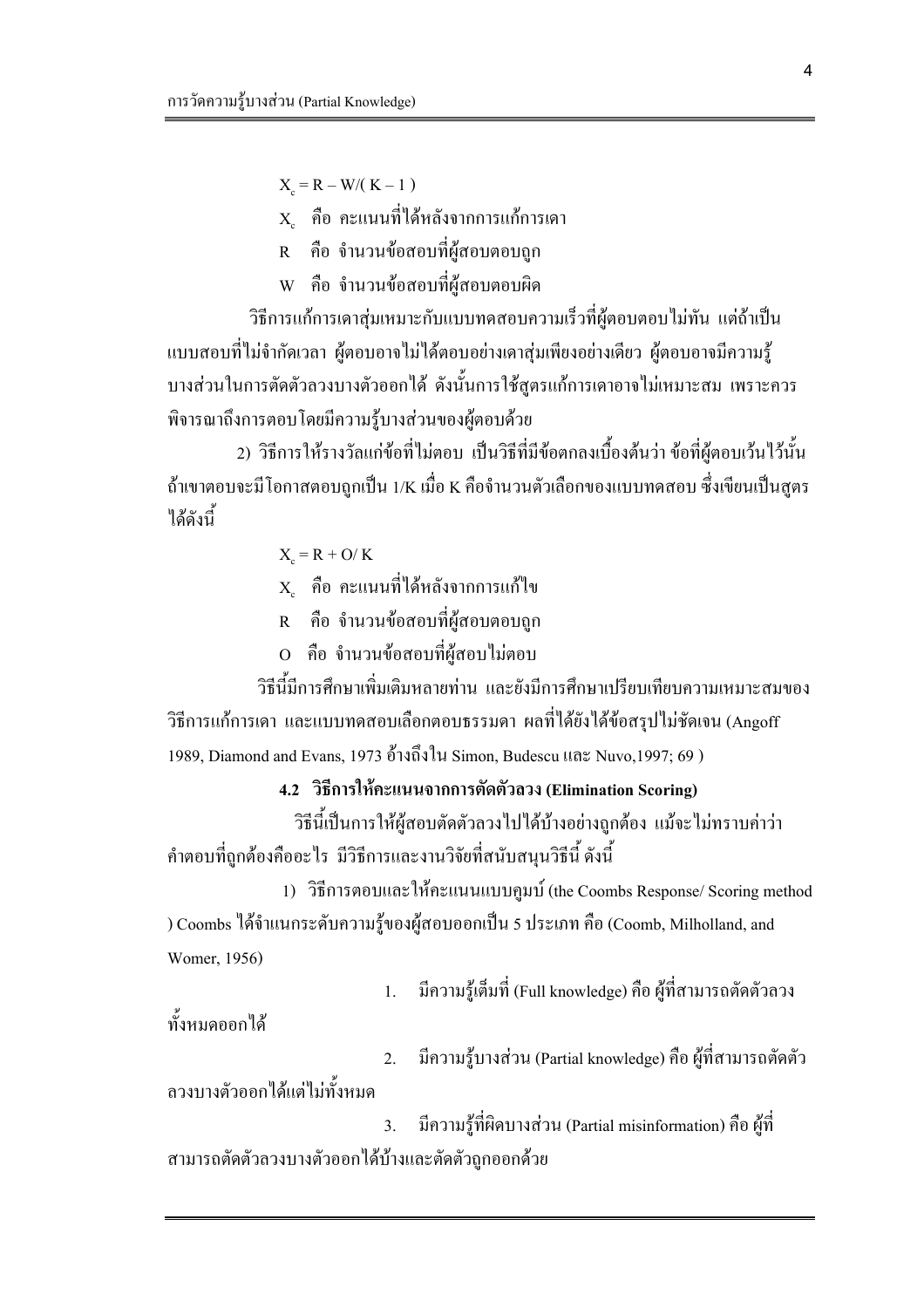มีความรู้ที่ผิดเต็มที่ (Full misinformation) คือ ผู้ที่ตัดตัวถูก  $\overline{4}$ .

้ออกเพียงตัวเดียว

ไม่มีความรู้ (Absence of knowledge) คือผู้ที่ไม่ตอบหรือตัด  $\overline{5}$ .

ตัวเลือกทุกตัวออกหมด

้วิธีการตอบและให้คะแนนของคูมบ์ ใช้รูปแบบของแบบทดสอบเลือกตอบที่มีคำตอบถูก ้เพียงคำตอบเดียว โดยให้ผู้สอบตัดตัวลวงที่ไม่ใช่คำตอบถูกที่เขาแน่ใจออกไปมากที่สุด การให้ ่ คะแนนผู้ตอบจะได้รับ 1 คะแนน ในแต่ละตัวลวงที่ตัดออกอย่างถูกต้อง และในกรณีที่ผู้สอบมี ความรู้ที่ผิดไปตัดตัวถูกออกโดยเข้าใจว่าตัวลวงจะถูกตัดคะแนน  $\rm~K$  – 1 โดยที่  $\rm~K$  คือ จำนวน ตัวเลือก ดังนั้นช่วงคะแนนในแต่ละข้ออย่ระหว่าง –( K-1 ) ถึง ( K – 1 )

ิจากงานวิจัยที่ศึกษาเปรียบเทียบวิธีให้คะแนนแบบการตัดตัวลวง (ET) วิธีการแก้การเดา (CG) และวิธีแบบเลือกตอบธรรมดา พบว่า ET ให้ความยติธรรมและความเที่ยงตรงและความ ูเชื่อมั่นของวิธีการให้คะแนนแบบการตัดตัวลวงสูงที่สุด ( Collet, 1971; Coombs et al, 1956; Jaradat and Tollefson, 1988 อ้างถึงใน Simon, Budescu และ Nuvo, 1997; 70)

2) วิธีการตอบและการให้คะแนนแบบอาร์โนลด์ (The Arnold Scoring / Response Method ) ( Arnold and Arnold 1970 อ้างถึงใน เอมอร จังศิริพรปกรณ์, 2545; 16 ) อาร์โนลด์ เสนอ ้ วิธีที่พัฒนาจากทฤษฎีเกมเบื้องต้น มีการใช้ข้อสอบแบบเลือกตอบเช่นเดียวกับแบบของคูมบ์ โดย ให้ผู้ตอบตัดตัวเลือกที่แน่ใจว่าเป็นตัวลวงหรือคำตอบผิดออกไปมากที่สุดที่เขารู้ แต่วิธีนี้มีระบบ การให้คะแนนที่แตกต่างจากคูมบ์ คือจะให้คะแนน 1 / ( K – 1 ) คะแนน เมื่อ K คือจำนวนตัวเลือก แต่ละข้อ ระบบการให้คะแนนของอาร์โนลด์วางอยู่บนพื้นฐานคะแนนที่คาดหวัง ( expected item score ) เท่ากับ 0 เมื่อผู้สอบเดาสุ่ม ทำให้สามารถพัฒนาสูตรการให้คะแนนที่ยุติธรรมได้ดังนี้

 $Cd = (p) (d/(K-d))$ 

โดยที่ Cd คือ คะแนนเมื่อสามารถตัดตัวลวงบางตัวออกไปได้ และคะแนนที่เพิ่มขึ้น จากการเดาเป็น ก

d คือ จำนวนตัวลวงที่ตัดออกได้ถูกต้อง

K คือ จำนวนตัวเลือก

p คือ คะแนนลงโทษในกรณีที่ผู้สอบจัดตัวเลือกที่ถูกเข้าไว้เป็นตัวลวงในกรณี ของ 4 ตัวเลือก คะแนนที่ได้เป็นผลจากการตอบของผู้สอบ ดังนี้

คะแนน C, คือ ไม่สามารถตัดตัวลวงใคๆ ได้เลย จะได้คะแนนจากการแทนค่าในสูตร เท่ากับ 0

คะแนน  $\text{C}_1$  คือ ตัดตัวลวงออกได้ 1 ตัว จะได้คะแนนจากการแทนค่าในสูตรเท่ากับ 1/9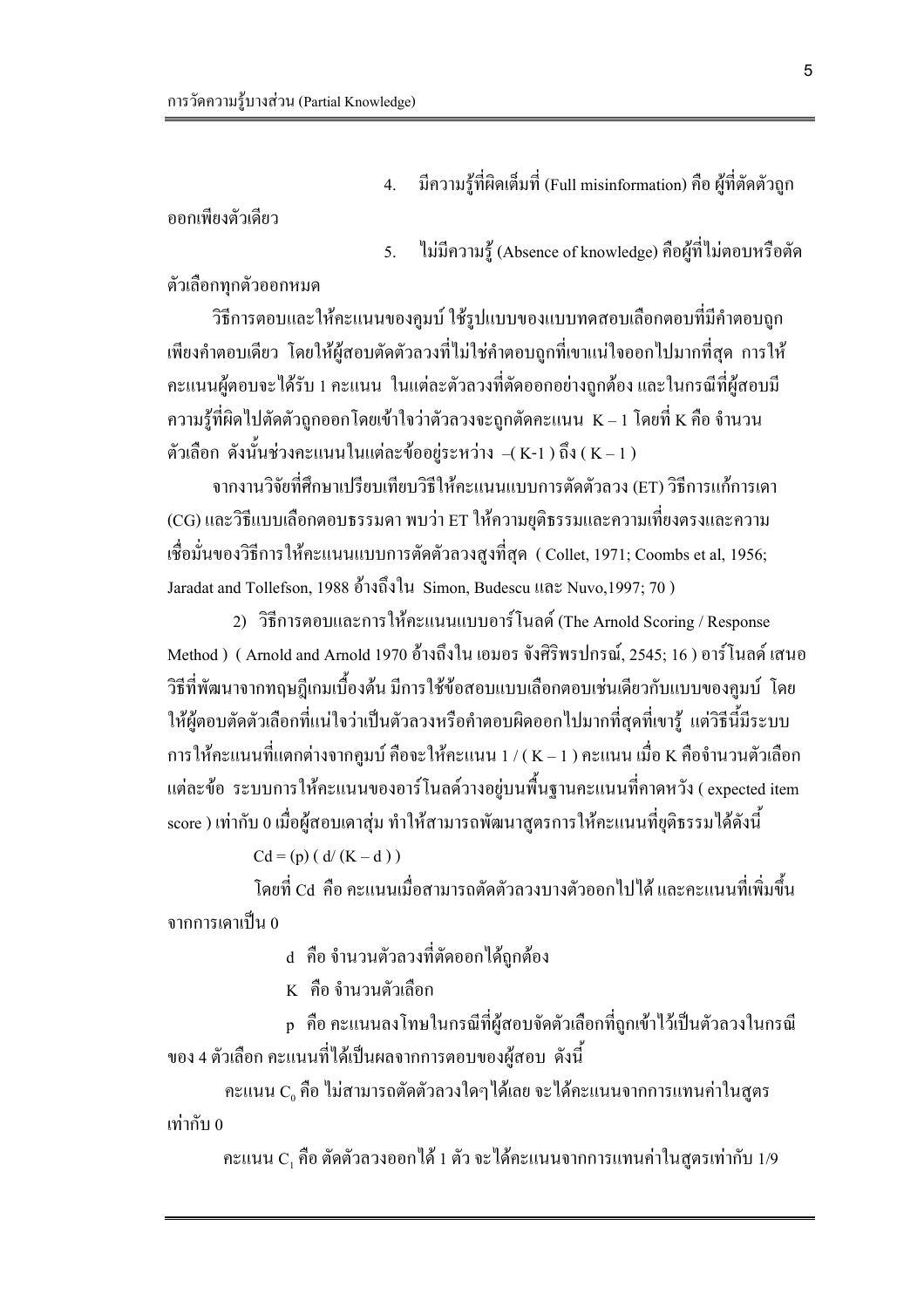คะแนน  $\mathrm{C}_2$  คือ ตัดตัวลวงออกได้ 2 ตัว จะได้คะแนนจากการแทนค่าในสูตรเท่ากับ 1/3 คะแนน C, คือ ตัดตัวลวงออกใด้ 3 ตัว จะใด้คะแนนจากการแทนค่าในสูตรเท่ากับ 1 ้ คะแนน -P คือ ตัดตัวถูกออกเพราะเข้าใจว่าเป็นตัวลวง จะถูกหักคแนน -1/3 คะแนน

3) วิธีการตอบและให้คะแนนแบบครอส (The Cross Response/ Scoring Method, CRS) ้วิธีการนี้รวมวิธีการของ ET และ AUC โดยให้ผู้สอบตัดตัวลวงออกเช่นเดียวกับวิธีการของ ้คูมบ์และอาร์โนลด์ แต่การให้คะแนนแตกต่างกัน คือ วิธีการให้คะแนนของครอสจะให้คะแนนราย ี ข้อเฉลี่ยต่ำสุด เมื่อผู้ตอบตัดตัวเลือกที่เป็นคำตอบ โดยเข้าใจว่าเป็นตัวลวงและตัดตัวลวงอีก K – 2 ตัว โดยเข้าใจว่าเป็นชุดของตัวเลือกที่ผิด ซึ่งผิดกับการให้คะแนนแบบคูมบ์ที่คะแนนรายข้อเฉลี่ย ้ต่ำสดจะเกิดการตัดตัวเลือกที่ถกว่าเป็นตัวลวงเพียงคำตอบเดียว การให้คะแนนแบบครอส ผ้สอบ ้จะได้ 2 คะแนนในแต่ละตัวลวงที่เขาตัดออกได้อย่างถกต้อง และจะได้ 1 คะแนนสำหรับแต่ละ ้ตัวเลือกที่ไม่ได้ตัดว่าเป็นตัวลวง เมื่อคำตอบถกยังไม่ได้ถกตัด แต่เมื่อใดที่ผ้ตอบตัดตัวเลือกที่ถก ี ด้วย misinformation เขาจะได้คะแนนเฉพาะตัวเลือกที่ไม่ได้ตัดตัวเลือกละ 1 คะแนน สำหรับกรณีที่ ี ข้อสอบมี 4 ตัวเลือก คะแนนที่ยอมให้เกิดขึ้นได้มีค่าตั้งแต่ 1 คะแนน ถึง 7 คะแนน และคะแนน ี่ ต่ำสดจะเกิดจากการที่ผู้ตอบตัดตัวเลือกที่ถกต้องหลังจากการตัดตัวลวงมาแล้ว 2 ตัว Frary (1980 ) ้ เปรียบเทียบวิธีการให้คะแนนแบบครอสกับวิธีการให้คะแนนอื่นๆ พบว่า คะแนนแบบครอสให้ค่า ่ ความเชื่อมั่นต่ำกว่าวิธีการให้คะแนนของอาร์โนลด์และคูมบ์ ส่วนความเที่ยงตรงตามเกณฑ์ไม่ แตกต่างกัน

4) วิธีการเลือกชุดย่อยของคำตอบ (The Subset Selection Method, SST) เสนอโดย Dressel และ Schmidt ( 1953 ) เป็นวิธีที่ตรงข้ามกับ ET คือ วิธีนี้ให้ผู้สอบเลือกชุดย่อยของคำตอบที่ ้เขาเห็นว่าน่าจะมีตัวเลือกที่เป็นคำตอบถูกรวมอยู่ด้วย การให้คะแนนขึ้นอยู่กับจำนวนตัวเลือกที่มี ้อยู่ในชุดย่อยของกำตอบ ยิ่งน้อยเท่าใดกะแนนจะได้เพิ่มขึ้น ในกรณีที่ตัวเลือกที่ถูกต้องรวมอยู่ใน ิชุดย่อยของคำตอบนั้นด้วย แต่ถ้าชุดย่อยนั้นไม่มีคำตอบที่ถูกต้องอยู่ด้วย คะแนนจะถูกหักออกไป เท่ากับขนาดของจำนวนตัวเลือกที่ผู้ตอบเลือก ในกรณีที่ผู้ตอบใม่เลือกตัวเลือกใดเลยจะได้ 0 คะแนน วิธีการนี้ Gibbon, Olkin และ Sobel ( 1979 ) ได้ศึกษาว่า เป็นวิธีที่ช่วยลดการเดาสุ่มของ ผู้ตอบลง และยังยอมให้ผู้ตอบได้แสดงความรู้บางส่วนของผู้ตอบด้วย

Jaradat และ Swagad (1986) เปรียบเทียบวิธีการให้คะแนน 3 วิธี คือ CG, SST และ NC ( number correct ) โดยใช้แบบทดสอบคู่ขนาน 3 ฉบับ พบว่า SST มีความเที่ยงตรงสูงที่สุด และมี ี ความเชื่อมั่นสูงกว่า NC นอกจากนี้ Jaradat และ Tollefson ( 1988 ) พบว่า ET และ SST มีความ เที่ยงตรงและความเชื่อมั่นสงกว่า CG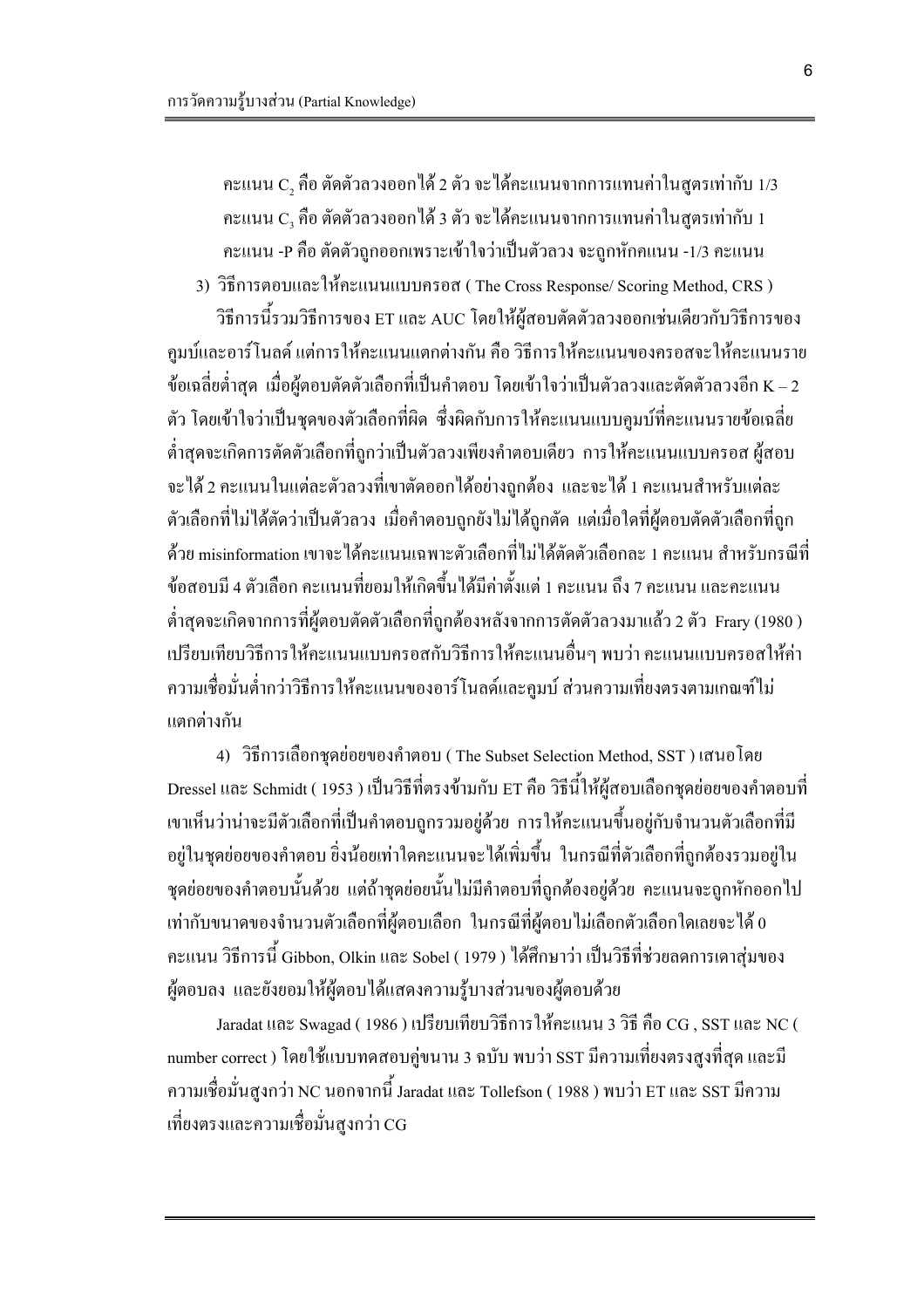ี ทั้ง ET และ SST มีแนวโน้มในการเพิ่มคุณภาพของการจำแนกระดับความรู้ของผู้สอบ และ ิลดการเดา แต่อย่างไรก็ตามวิธีการยังมีความยุ่งยาก และต้องใช้เวลาทำนานกว่าแบบทดสอบแบบ เลือกตอบธรรมดาซึ่งยังเป็นข้อจำกัดของการให้คะแนน และต้องพัฒนาวิธีการต่อไป

#### 4.3 วิธีของการทดสอบความน่าจะเป็น (Probability Testing)

วิธีนี้มีความยืดหยุ่น และเปิดโอกาสให้ผู้สอบแสดงความรู้บางส่วนมากที่สุด โดย ้รายงานความน่าจะเป็นในตัวเลือกที่ผู้สอบคิดว่าเป็นคำตอบที่ถูก โดยมีตำแหน่งคะแนนที่เป็นไปได้ ี ตำแหน่ง ( ช่วงจาก 0 - 1 ) โดยแบ่งระดับความรู้เป็น ประเภท ดังนี้ ( Wallsten, Budescu, Zwick, 1993 อ้างถึงใน Simon, Budescu และ Nuvo, 1997; 71)

1) มีความรู้เต็มที่ (Full knowledge) คือ ให้ความน่าจะเป็นเท่ากับ 1 แก่ ้คำตอบที่ถกด้อง

2) มีความรู้บางส่วน ( Partial knowledge ) คือ ให้ความน่าจะเป็นมากกว่า 0 แต่ไม่ถึง 1 แก่คำตอบที่ถูกต้อง ( $0 \le p \le 1$  )

3) มีความรู้ผิดบางส่วน ( Partial misinformation ) คือ ให้ความน่าจะเป็น ้มากกว่า 0 แต่ไม่ถึง 1 แก่ตัวเลือกที่ผิด ( 1- p )

4) มีความรู้ผิดเต็มที่ ( Full misinformation ) คือ ให้ความน่าจะเป็นเท่ากับ 0 แก่คำตอบที่ถูกต้อง

5) ไม่มีความรู้ (Absence of information ) คือ ให้ความน่าจะเป็นแก่ทุก ้ตัวเลือกเท่ากัน หรือไม่ตอบ

De Finetti ( 1965 ) ได้ศึกษาวิธีการที่ให้ผู้สอบให้คะแนนความน่าจะเป็นแก่ตัวเลือกที่คิดว่า ถูก โดยกาดว่าจะให้คะแนนในกำตอบถูกสูงที่สุด เรียกการให้คะแนนความน่าจะเป็นนี้ว่า proper reproducting scoring systems (PRSSs) ต่อมามีการศึกษารูปแบบของ PRSSs โดย Shuford, Albert และ Massengill (1966) รูปแบบ คือ quadratic, spherical และ logarithmic มีค่าความเชื่อมั่น มากกว่าให้คะแนนความน่าจะเป็นแบบธรรมดา

นอกจากนี้ Michael ( 1968 ) และ Pugh และ Brunza ( 1975 ) พบว่าวิธีการให้คะแนนความ น่าจะเป็น (PT) มีความเชื่อมั่นสูงกว่าวิธีการเลือกตอบธรรมดา ส่วน Hambleton, Roberts และ Traub ( 1970 ) รายงานว่ามีความเที่ยงตรงสูงกว่าวิธีการเลือกตอบธรรมดา ในขณะที่ Koehler ( 1971 ) และ Hakstain และ Kansup ( 1975 ) พบว่ามีความไม่แตกต่างกันของความเที่ยงตรงและ ี ความเชื่อมั่นระหว่าง NC และ PT ซึ่งยังไม่ได้ข้อสรุปที่ชัดเจน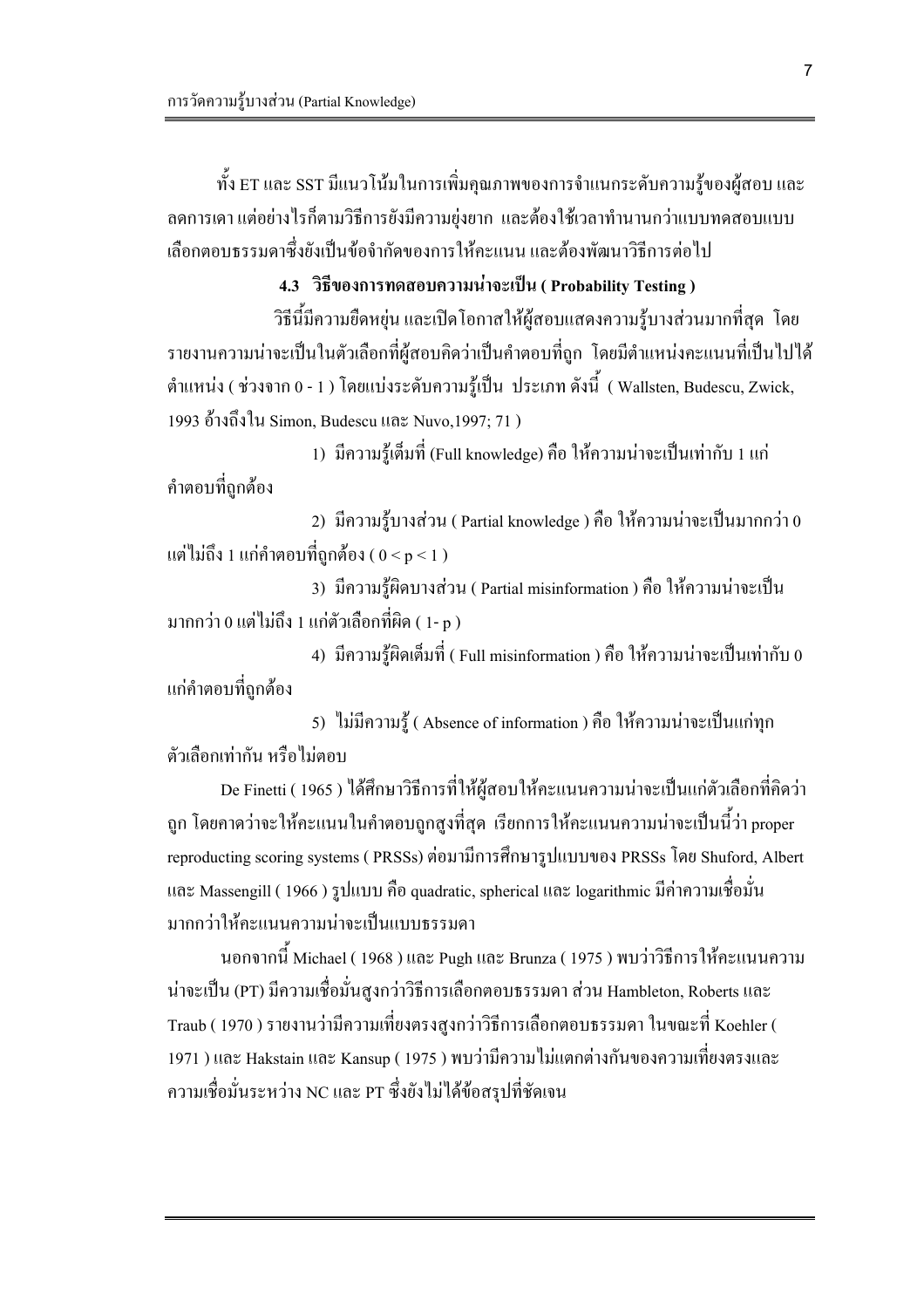# 4.4 วิธีการแสดงความมั่นใจ (Confidence Marketing)

วิธีนี้คิดค้นโดย Dressel และ Schmidt ( 1953 ) โดยที่ผู้สอบถูกถามให้แสดงความ มั่นใจในคำตอบที่คิดว่าถูก โดยใช้ C-point scale ( โดยทั่วไป 3  $\le$  c  $\le$  5 ) หรืออาจเป็นการบอก ี ความมั่นใจเป็นภาษา คือ ไม่แน่ใจ ค่อนข้างแน่ใจ แน่ใจมาก ซึ่งมีการแบ่งระดับความรู้ออกเป็น 5 ระดับ คือ

1) Full knowledge คือ การเลือกคำตอบใด้ถูกต้อง ด้วยความมั่นใจสูง

 $($ จาก 1 ถึง $C$ )

2) Partial knowledge คือ การเลือกคำตอบได้ถูกต้อง ด้วยความมั่นใจระดับ ต่ำ ( จาก 1 ถึง  $C - 1$  )

3) Partial misinformation คือ การเลือกคำตอบที่ผิด ด้วยความมั่นใจระดับต่ำ  $($  จาก 1 ถึง  $C - 1$ )

4) Full misinformation คือ การเลือกคำตอบที่ผิด ด้วยความมั่นใจระดับ

สูงสุด $(C)$ 

5) Absence of information คือ การไม่เลือกคำตอบเว้นว่างไว้

ี ผลการวิจัยพบว่าวิธีการนี้ทำให้ความตรงของแบบทดสอบสูงขึ้นกว่าการให้

คะแนนแบบ 0, 1 (Dressel and Schmidt, 1953; Hopkins, Hakstain and Hopkins, 1973 อ้างถึงใน - Simon. Budescu และ Nuvo.1997 ) แต่วิธีนี้ต้องการเวลาในการตอบและการให้คะแนนมากกว่าเดิม

4.5 วิธีการจัดอันดับอย่างสมบรณ์ ( Complete Ordering )

้วิธีการนี้เป็นวิธีเฉพาะของ PT คือ แทนที่จะให้แสดงความน่าจะเป็นในแต่ละ ้ตัวเลือก ผ้สอบจะต้องจัดอันดับของตัวเลือก ซึ่งทำให้ง่ายขึ้นต่อการนำไปใช้ ทำให้สามารถจำแนก ระดับความร้เป็น 3 ระดับ คือ

1) Full knowledge คือ การจัดอันดับให้คำตอบถกอย่ในตำแหน่งที่สงที่สด

- 2) Partial knowledge คือ การจัดอันดับให้คำตอบถูกอยู่ในตำแหน่งกลาง
- 3) Absence of information คือ การจัดอันดับให้คำตอบถูกอยู่ในตำแหน่งที่ ้ต่ำที่สด

#### 4.6 วิธีการจัดอันดับเป็นบางส่วน ( Partial Ordering )

วิธีนี้เป็นวิธีผสมระหว่าง ET และ CO คือให้ผู้สอบจัดอันดับตัวเลือกที่ไม่สามารถ ี ตัดออกไปได้ วิธีนี้เสนอโดย De Finetti ( 1965 ) และถูกนำไปใช้โดย Diamond ( 1975 ) วิธีการจัด อันคับเป็นบางส่วนนี้จำแนกระคับความรู้เป็น 5 ระคับ คือ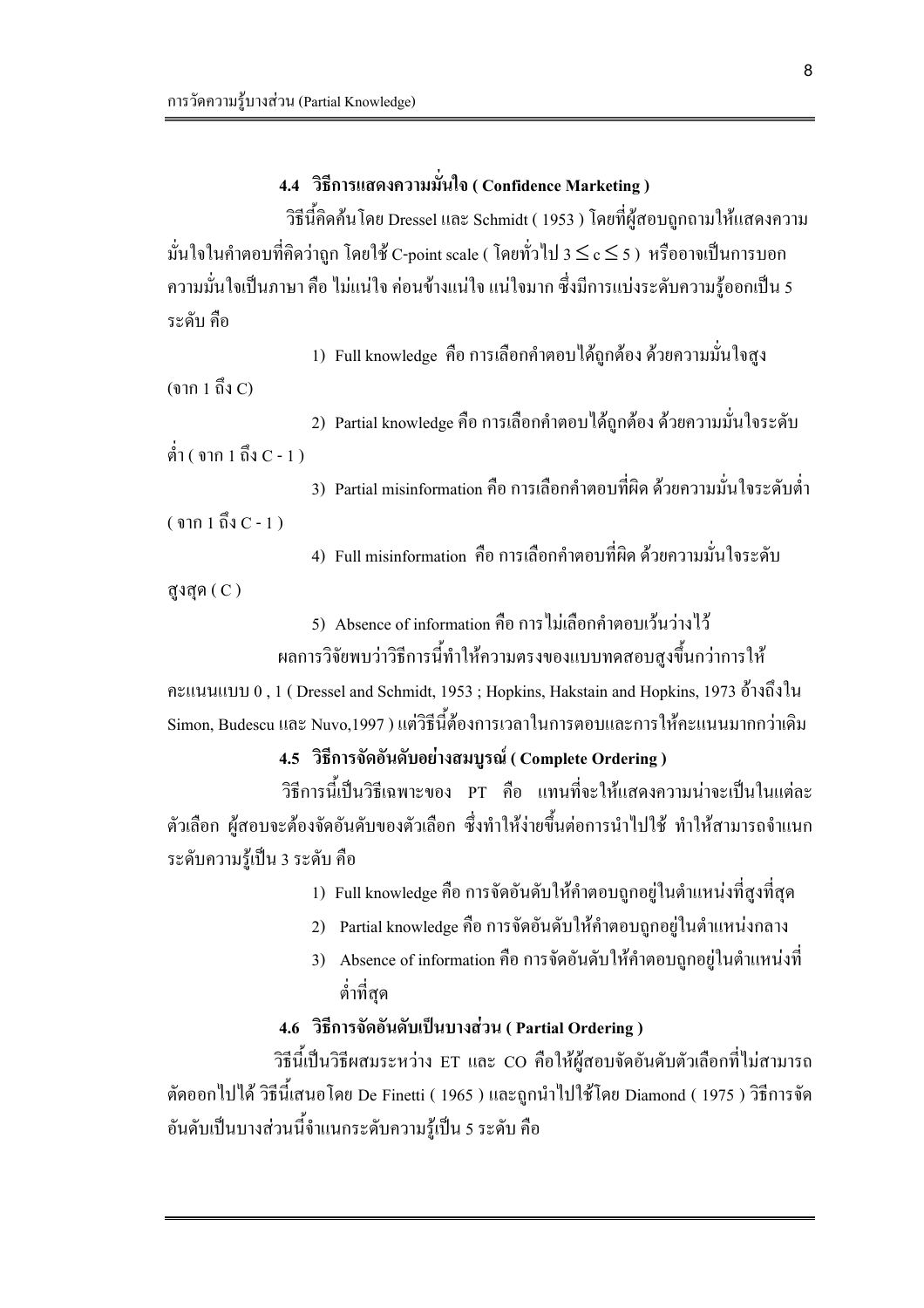1) Full knowledge คือ การจัดอันดับแก่คำตอบถูกในตำแหน่งสูงที่สุด

2) Partial knowledge คือ การจัดอันดับแก่หลายตัวเลือก โดยคำตอบถูกถูก จัดอันดับในตำแหน่งใกล้เคียงที่สด

3) Partial misinformation คือ การจัดอันดับแก่คำตอบถูกในตำแหน่งที่ต่ำ

กว่าตัวลวง

4) Full misinformation คือ การจัดตำแหน่งตัวลวง โดยตัดคำตอบถูกออก

5) Absence of information คือ การจัดอันดับแก่ตัวถูกในตำแหน่งที่ต่ำที่สุด

หรือไม่ตอบ

ิจากการศึกษาทถษฎีและงานวิจัยที่ผ่านมา พบว่า ส่วนใหญ่จะเปรียบเทียบคณภาพของ แบบทดสอบในเรื่องความเที่ยงตรงและความเชื่อมั่นจากการให้คะแนนความรู้บางส่วนหลายๆวิธี โดยใช้ทฤษฎีการวัดแบบดั้งเดิม ซึ่งมีข้อจำกัดในเรื่องแหล่งความคลาดเคลื่อนในการวัด และค่าสถิติ ้ที่ได้แปรเปลี่ยนไปตามกลุ่มตัวอย่างที่ใช้ นักวัดผลจึงได้พัฒนาทฤษฎีการตอบสนองข้อสอบเพื่อ ้แก้ปัญหาการวิเคราะห์ตามแนวทฤษฎีการทดสอบแบบดั้งเดิม การพัฒนาในระยะแรกมุ่งนำไป วิเคราะห์กับแบบทดสอบที่ตรวจให้คะแนนแบบทวิภาค แต่ต่อมามีการประยุกต์ใช้กับแบบทดสอบ ที่ตรวจให้คะแนนแบบพหุวิภาคที่มีหลายโมเดล เช่น Graded Response Model ( GRM ) ของ ซามิจิมา Nominal Response Model (NRM) พัฒนาโดย บอก (Bock) Rating Scale Model (RCM) พัฒนาโดยมาสเตอร์ (Master) Generalized Partial Credit Model ( GPCM ) เป็นโมเคลที่ ึ้มูรากิพัฒนามาจาก PCM แต่โมเคลที่ได้รับการพัฒนาและใช้กันอย่างแพร่หลายมากในปัจจุบัน คือ GRM . GPCM เนื่องจากโมเดลดังกล่าวไม่เข้มงวดกับข้อตกลงเบื้องต้นของความเป็นเอกมิติของ ึการวัด และการประมาณค่าพารามิเตอร์มีค่าอำนาจจำแนกรายข้อในฟังก์ชันด้วย การวิเคราะห์ทั้ง ิสองโมเดลจะได้สารสนเทศของข้อสอบและฟังก์ชันสารสนเทศของลำดับขั้นคะแนน

### 4. ทฤษฎีการตอบสนองสนองข้อสอบและการวัดความรู้บางส่วน

โมเคลการตอบสนองข้อสอบที่พัฒนาในระยะแรกจะใช้กับแบบทดสอบที่ให้คะแนนแบบ ทวิภาคเป็นส่วนใหญ่ ต่อมาใด้มีผู้พัฒนาโมเดลการตอบสนองข้อสอบเพื่อใช้กับแบบทดสอบและ แบบวัดทัศนคติที่ตรวจให้คะแนนแบบพหฺวิภาค หรือลักษณะมาตรประมาณค่า โมเดลในแนว ทฤษฎีนี้ทั้งหมดเรียกว่า Polytomous Item Response models ( Muraki, 1992 1993; Donoghue, 1994; Embretson and Reise, 2000 ) มีโมเคลที่สำคัญคือ

- 1. Grade Response Model (GRM) พัฒนาโดย ซามิจิมา (Samejima) ในปี ค.ศ. 1960
- 2. Normal Response Model (NRM) พัฒนาโดย บอก (Bock) ในปี ค.ศ. 1972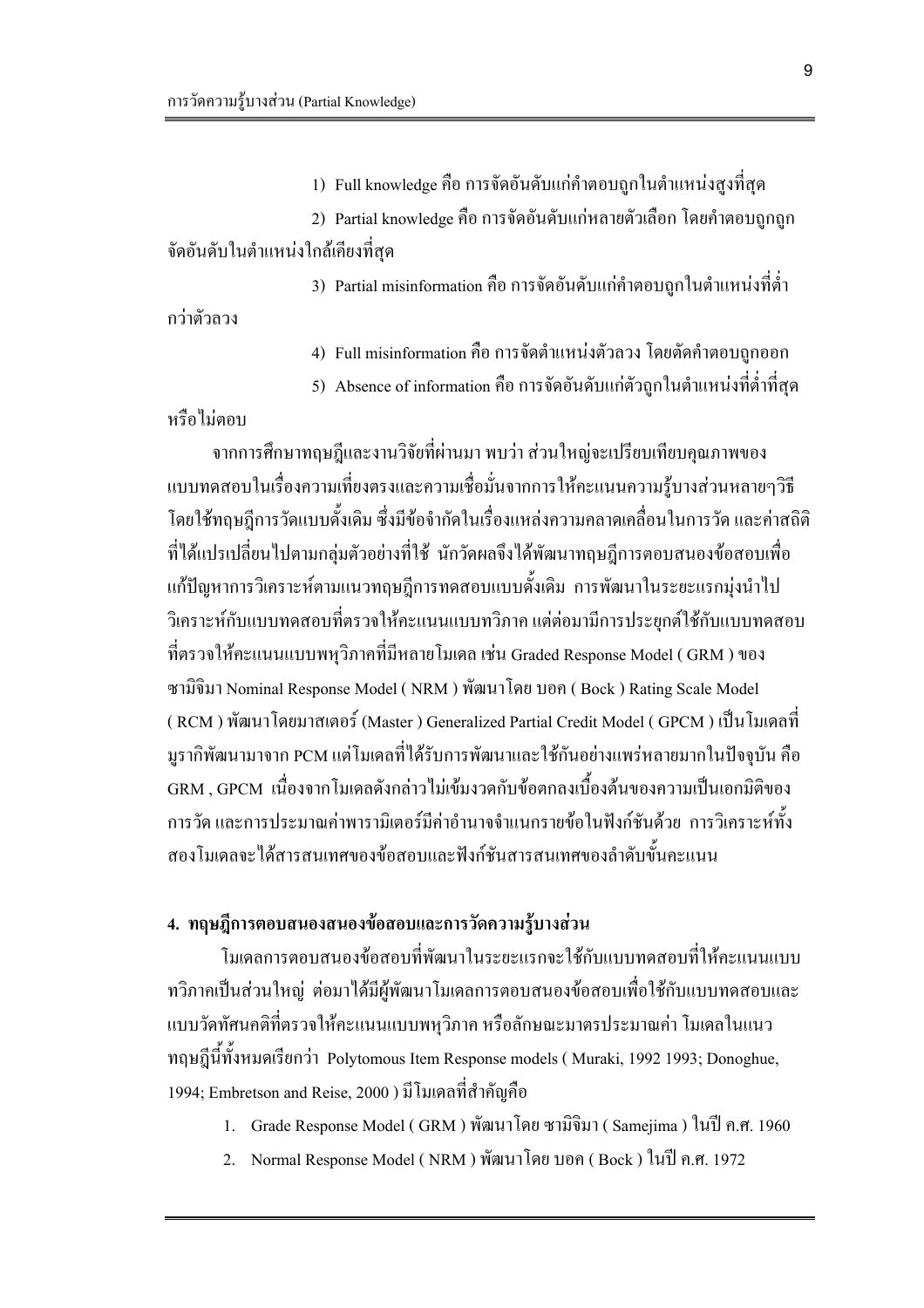- Continuous Model ( CM ) พัฒนาโดย ซามิจิมา ( Samejima ) ในปี ค.ศ. 1973  $\mathcal{E}$
- Rating Scale Model (RSM) พัฒนาโดย แอนดริช (Andrich) ในปี ค.ศ. 1978  $4.$
- Partial Credit Model (PCM) พัฒนาโคย มาสเตอร์ (Master) ในปี ค.ศ. 1982  $5<sub>1</sub>$
- Successive Interval Model (SIM) พัฒนาโดย รอส์ท (Rost) ในปี ค.ศ. 1988 6.
- 7. Generalized Partial Credit Model (GPCM) พัฒนาโดย มูรากิ ( Muraki ) ในปี ค.ศ. 1992

โมเดลที่เกี่ยวข้องกับการให้คะแนนความรู้บางส่วนที่มีผู้ศึกษากันมากในปัจจุบัน "ไม่เข้มงวด ้เกี่ยวกับข้อตกลงเบื้องต้น และสามารถใช้ได้กับแบบทดสอบและแบบวัดหลายลักษณะ คือ GRM PCM IIaz GPCM (Donoghue, 1994; Muraki, 1992, 1993; and Embretson and Reise, 2000)

.<br>ซาบิจิบา ได้พัฒบา GRM จากโบเดกโกจิสติก 2 พาราบิเตอร์ เพื่อใช้กับแบบทดสอบและแบบ วัดทัศนคติที่ตรวจให้คะแนนแบบพหุวิภาค ในขณะที่มูรากิได้พัฒนา GPCM จาก PCM ของ ไรท์ และมาสเตอร์ (Wright and Master, 1982) ให้สามารถใช้ได้กับแบบทดสอบและแบบวัดที่มีลักษณะ ้เป็นพหมิติ โดยรวมค่าอำนาจจำแนกข้อสอบในการประมาณค่าพารามิเตอร์จากฟังก์ชันด้วยโมเคล ้ ทั้ง 2 เมื่อพิจารณาดูแล้วคล้ายคลึงกันมาก เพียงแต่มีมโนทัศน์เกี่ยวกับฟังก์ชันลักษณะเชิงปฏิบัติ (operating characteristic function: OCF) และพัฒนาการที่แตกต่างกัน รูปแบบทั่วไปของโมเดลใน แนวคิดนี้พัฒนามาจากสูตร

$$
P_i(U_j = 1/\theta) = \frac{\exp (a_j(\theta - b_j))}{1 + \exp (a_i(\theta - b_i))}
$$

 $P_i(U_i = 1/\Theta)$  คือ ความน่าจะเป็นของคนที่ i มีความสามารถ สามารถตอบ ้เบื้อ ข้อสอบ

> ข้อ $i$  (  $U = 1$  ) ได้ถกต้อง ้คือ ค่าพารามิเตอร์อำนาจจำแนก  $a_i$ คือ ค่าพารามิเตอร์ของความยากของข้อสอบ  $\mathbf{b}_1$ คือ ค่าคงที่ 2.7183  $exp$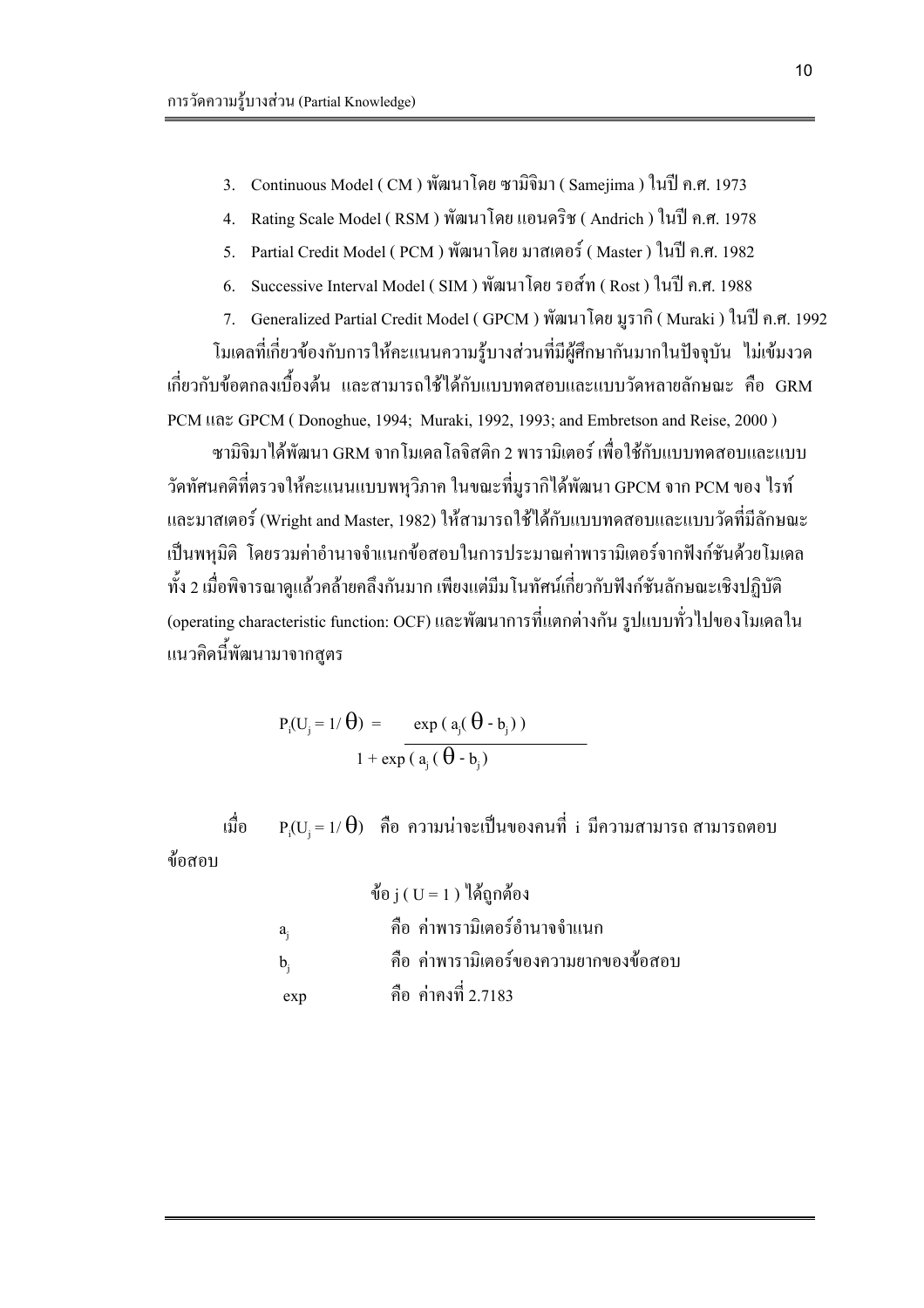#### 1) GRM (Grade Response Model)

GRM มีข้อตกลงว่าการตอบสนองข้อกระทง j ของผู้ตอบ สามารถแบ่งคะแนนออกเป็น m-1 ถำดับขั้น ( categories ) คะแนนแต่ละลำดับ (  $j_{k}$  ) กำหนดให้เป็น 0, 1, 2, ..., m, ตามลำดับ (Master, 1981; Embretson and Reise, 2000) สมการทั่วไปคือ(Koch, 1983 : 18)

$$
P_{jk}(\theta) = \frac{\exp [Da_j(\theta - b_{jk})]}{1 + \exp [Da_j(\theta - b_{jk})]}
$$

 $\mathrm{P}_{ik}(\theta)$  คือ ความน่าจะเป็นที่ผู้มีคุณลักษณะ  $\theta$  จะตอบข้อสอบข้อ j ได้คะแนน k ้เมื่อ ้คือ ค่าคงที่ของสเกลเมื่อปรับโค้งฟังก์ชันของโมเดลโลจิสติกและโมเดล  $\overline{D}$ 

นอร์มอล

 $a_i$ 

โอไจฟ์ มีค่าเท่ากับ 1.70

- คือ ค่าพารามิเตอร์อำนาจจำแนกของข้อ j
- คือ ความสามารถหรือคุณลักษณะภายในของผู้สอบ  $\theta$
- ้คือ ค่าพารามิเตอร์ของความยากของข้อ j ในลำดับขั้นที่ jk  $b_{ik}$  $\downarrow$ นปี้อ jk = 0, 1, ..., k

ในโมเดลนี้แสดงถึงความสัมพันธ์ของคนที่มีคุณลักษณะภายใน  $(\theta$  )สูง มีความน่าจะเป็นในการ ้ตอบลำดับขั้นคะแนนที่สูงกว่าคนที่มีคุณลักษณะภายในต่ำ ซึ่งนักวัดผลได้มีการประยุกต์ใช้โมเดล นี้กับแบบทดสอบชนิดปรับเหมาะ ( Adaptive Testing ) และแบบวัดทัศนคติต่างๆ

ลักษณะเฉพาะฟังก์ชันของโมเดล GRM สรุปได้ดังนี้

1.1 ) ฟังก์ชันสารสนเทศของแบบวัด (TIF) เขียนแทนด้วยสมการดังนี้

$$
\mathrm{l}(\Theta\,)\,=\,\sum\nolimits_{j=1}\,I\,(\Theta)
$$

 $\vec{\mathfrak{g}}$ อ I ( $\Theta$ ) คือ ฟังก์ชันสารสนเทศของข้อกระทงตั้งแต่ข้อ 1 ถึงข้อที่ m 1.2 ) ฟังก์ชันสารสนเทศของข้อสอบ (IIF) เขียนแทนด้วยสมการดังนี้

$$
l(\theta) = \sum\nolimits_{j k = 0} {\frac{{\left[ {{P'}_{jk}}(\theta ) \right]}^{2}}{{{P}_{jk}}(\theta )}}
$$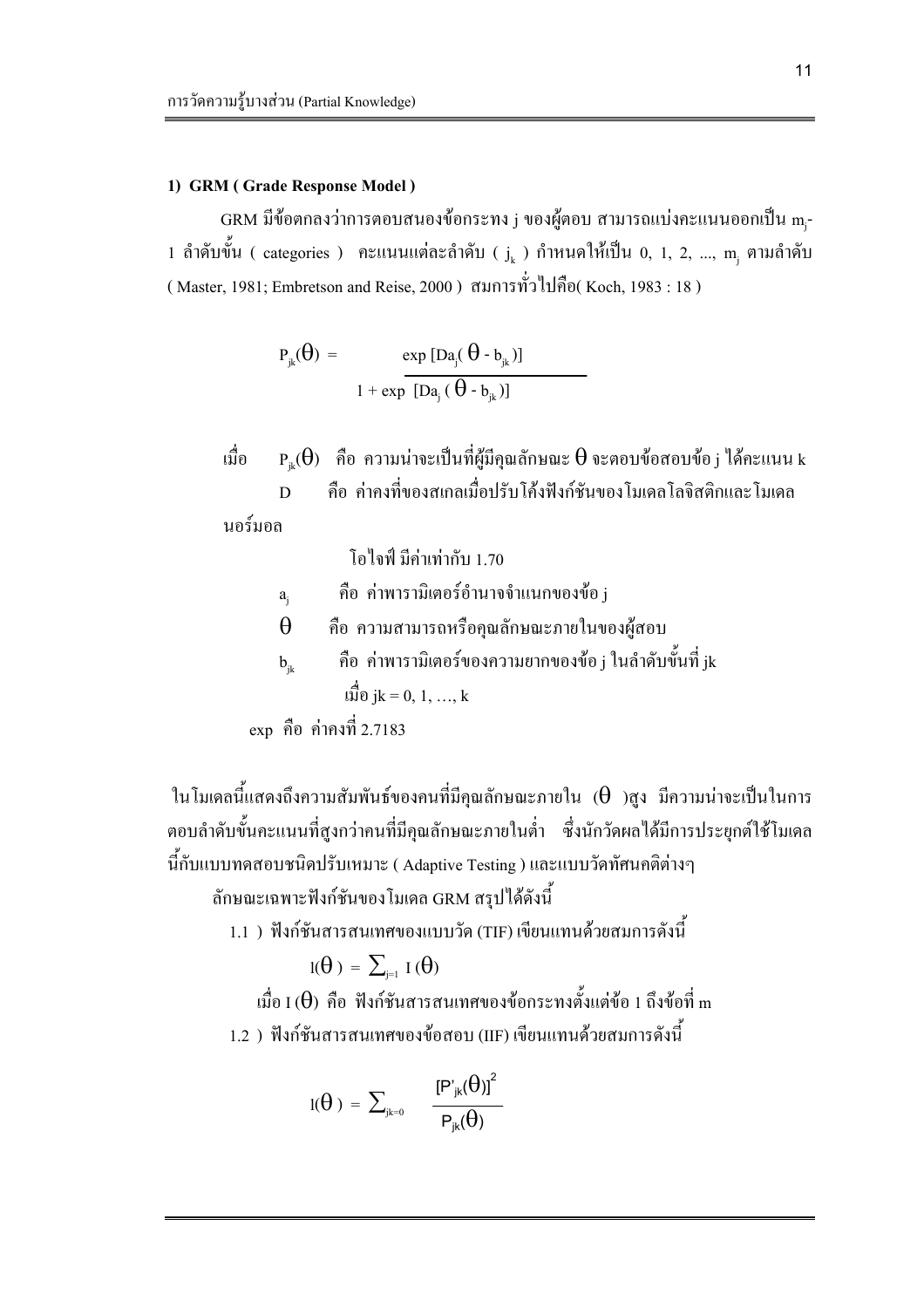เมื่อ  $\mathrm{P'}_{jk}(\theta)$  คือ ความน่าจะเป็นสำหรับคนที่มีความสามารถ  $\theta$  จะตอบข้อสอบ  $_j$  ได้ คะแนน

1 มากกว่า คะแนน k ใดๆ

 $\mathrm{P}_{\textrm{\tiny{ik}}}(\theta)$  คือ ความน่าจะเป็นสำหรับคนที่มีความสามารถ  $\theta$  จะตอบข้อสอบ $_{\textrm{\tiny{j}}}$  ได้ คะแนนk

1.3 ) ฟังก์ชันสารสนเทศของแต่ละลำดับขั้นคะแนน (ICIFs) เขียนแทนด้วยสมการดังนี้

$$
I(\theta) = \frac{[P'_{jk}(\theta)]^2}{P_{jk}(\theta)}
$$

 $\hat{\mathfrak{su}}$ อ P' $_{\mathbb{ik}}(\Theta)$  คือ ความน่าจะเป็นสำหรับคนที่มีความสามารถ  $\Theta$  จะตอบข้อสอบ $_{\text{j}}$  ใน ลำดับ

์ ขั้นคะแนนที่ 1 ได้ถูกต้องมากกว่าคะแนน k ใดๆ

 $\mathrm{P_{ik}(\theta)}$  คือ ความน่าจะเป็นสำหรับคนที่มีความสามารถ  $\theta$  จะตอบข้อสอบ $_{\rm j}$  ใน ้<br>ถ้ำดับขั้น

คะแนนk ได้ถกต้อง

#### 2) PCM (Partial Credit Model)

PCM (Partial Credit Model ) พัฒนาขยายต่อจากโมเคลการตอบสนองข้อสอบที่ มี 1 พารามิเตอร์ ( 1 – Parameter Model ) จึงมีลักษณะพารามิเตอร์มาตรฐานคล้ายโมเคลของราช ( Rash Model ) และใช้หลักการคำนวณความน่าจะเป็นของการตอบแต่ละระดับขั้นการตอบโดยตรง แบบขั้นตอนเดียว ( Direct IRT Model ) โดยผู้พัฒนา คือ มาสเตอร์ ( Maaster, 1982 )

#### ลักษณะของโมเดล

ใน PCM ลักษณะข้อคำถามแต่ละข้อ (i) อธิบายใด้ด้วยค่าพารามิเตอร์ระดับความยากระหว่าง รายการคำตอบที่อยู่ถัดไป ( item step difficulty,  $\delta_\text{\tiny{ii}}$  ) โดยทุกข้อมีค่าพารามิเตอร์ความชันเท่ากัน ( equal slope) สมมุติว่าคำถาม i มีคะแนน  $x = 0, 1, ..., m$  โดยมีจำนวนคำตอบเท่ากับ  $K_i = m_i + 1$ 

ี สำหรับ x = ¡ รายการคำตอบ โค้งฟังก์ชันการเลือกรายการคำตอบของโมเดล PCM เขียนได้ ดังนี้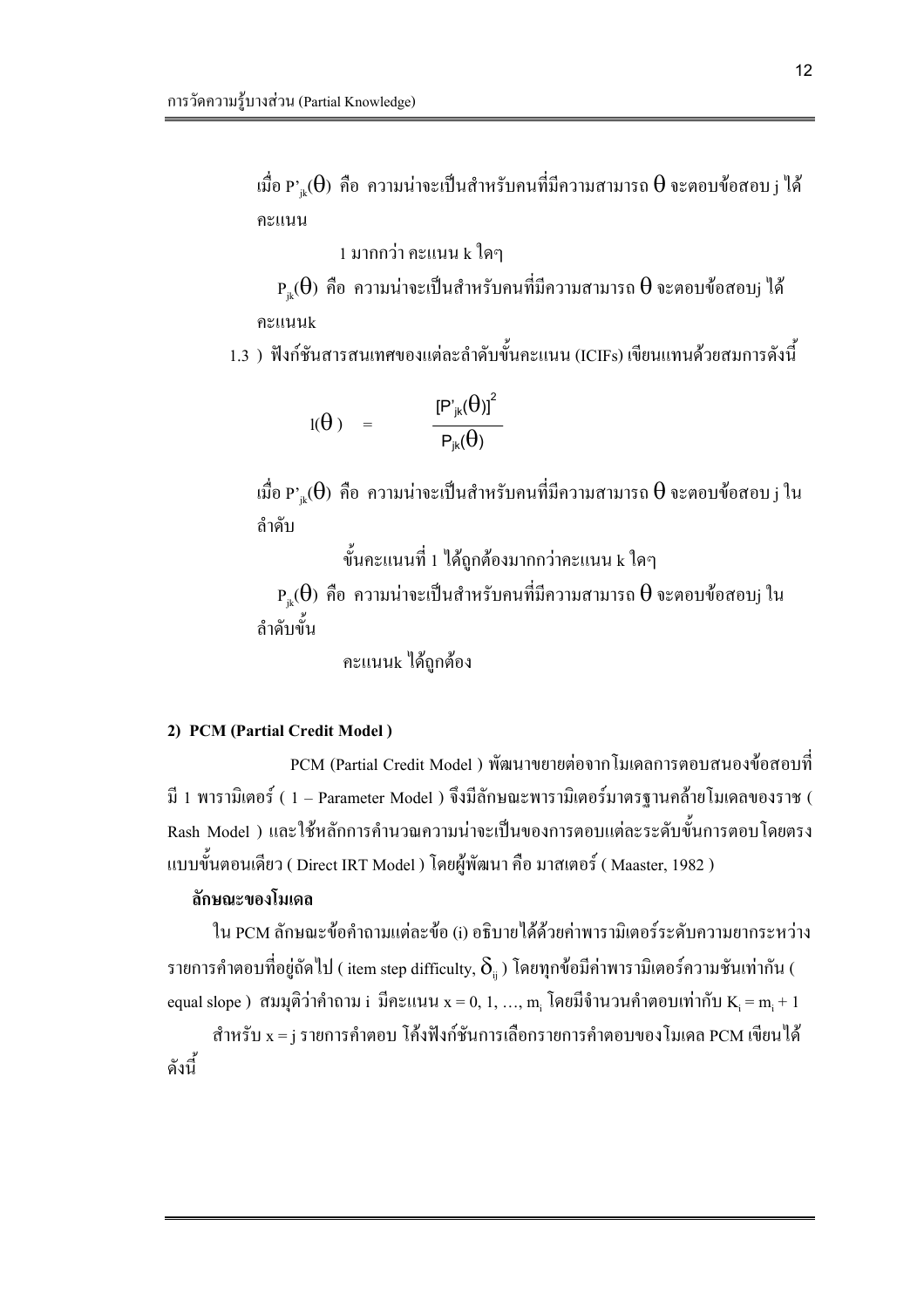$$
P_{jx}(\theta) = \frac{\exp[\sum(\theta - \delta_{ij})]}{\sum[\exp[\sum(\theta - \delta_{ij})]}
$$

ιΰο Σ (θ - δ<sub>ii</sub>) = 0

 $P_{i_{\infty}}(\theta) = \theta$ ามน่าจะเป็นที่ผู้ตอบซึ่งมีคุณลักษณะ  $\theta$  จะตอบข้อคำถาม i ด้วยการ เลือกหรือสามารถทำรายการคำตอบขั้นที่ x จากจำนวน m ขั้น ( step )

= ค่าพารามิเตอร์ระดับความยากของขั้นการตอบที่ j ในข้อ I ( Item step  $\delta$ difficulty ) เมื่อ  $j = 1, 2, ..., m$  ค่าที่สูงแสดงถึงขึ้นการตอบนั้นมีความยากสัมพัทธ์สูงกว่าขั้นอื่น

ความสัมพันธ์ระหว่างคุณลักษณะ  $\boldsymbol{\theta}$  กับระดับขั้นของรายการคำตอบแต่ละข้อคำถามตาม ์ โมเดล PCM สามารถนำมาคำนวณคะแนนที่คาดหมาย ( Expected score ) หรือคะแนนจริง ( True score ) ของแต่ละข้อคำถามได้ตามสูตรดังนี้

$$
E(X) = \sum x P_x(\theta)
$$

โค้งของฟังก์ชันดังกล่าวแสดงถึงการแจกแจงคะแนนรายข้อที่คาดหวังของผ้ตอบที่มีคณ ลักษณ  $\theta$  เมื่อรวมโค้งของทุกข้อเข้าด้วยกันทั้งฉบับ จะทำให้ได้โค้งการแจกแจงคะแนนดิบรวมที่ คาดหวังของผู้ตอบที่มีคุณลักษณะ  $\theta$  ข้อดีอย่างหนึ่งของโมเดล PCM ซึ่งคล้ายกับโมเดลของราช คือ คะแนนดิบที่คาดหวังเป็นค่าสถิติที่เพียงพอสำหรับการคำนวณค่าของคุณลักษณะ  $\bm{\theta}$  ดังนั้น คะแนน ี คิบของข้อคำถามชุดเดียวกันที่เป็นไปตามโมเดล PCM จะสอดคล้องหรือสมมูลกับตำแหน่ง คุณลักษณะของผู้ตอบบนสเกลของ  $\theta$  แต่อย่างไรก็ตาม คงต้องอยู่บนพื้นฐานว่าข้อคำถามทุกข้อ จะต้องมีความสัมพัทธ์ที่เท่าเทียมกันกับคุณลักษณะ  $\boldsymbol{\theta}$ 

#### 3) GPCM (Generalized Partial Credit Model)

GPCM ( Generalized Partial Credit Model ) พัฒนาจาก PCM ให้มีการตรวจให้ ้ คะแนนความรู้บางส่วนในการแก้โจทย์ปัญหาคณิตศาสตร์ โดยพิจารณาให้คะแนนตามลำดับขั้น ี ความสำเร็จของการแก้โจทย์ปัญหาเป็นคะแนนเรียงลำดับ 0, 1, 2, 3 ( Master, 1982 ) จากนั้นก็มีการ นำไปใช้กับแบบวัดทัศนคติที่มีคะแนนเรียงลำดับหลายค่า ( Dodd and Koch, 1989 อ้างถึงใน เอมอร จังศิริพรปกรณ์, 2545 )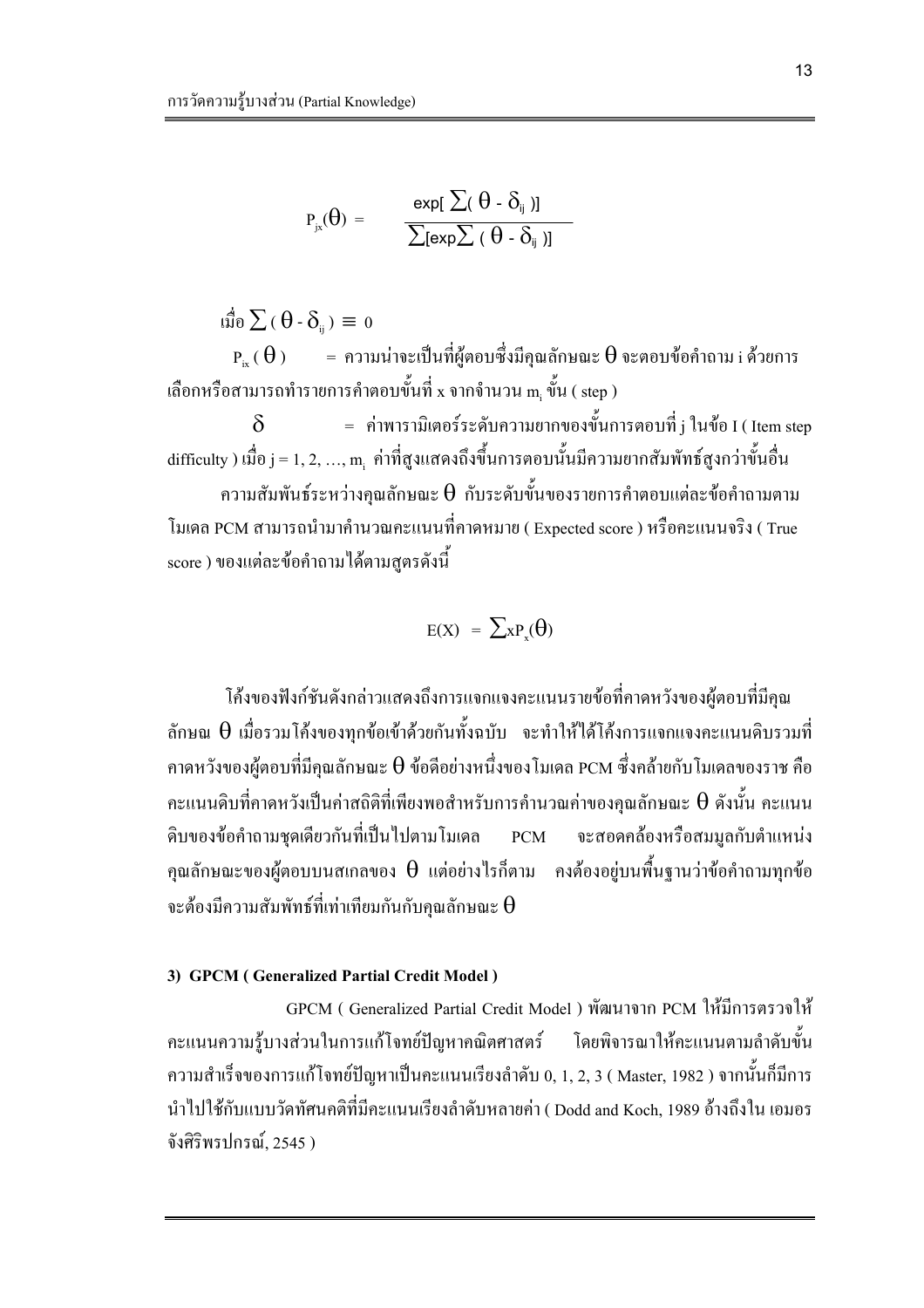้มูรากิได้พัฒนาโมเคลดังกล่าวมาเป็น GPCM โดยแก้ไขข้อจำกัดเกี่ยวกับความเป็น ้เอกมิติของเครื่องมือที่ใช้วัดคุณลักษณะ และใช้ค่าอำนาจจำแนกที่แปรเปลี่ยนไปในแต่ละข้อมาร่วม ี ประมาณค่าพารามิเตอร์ด้วย โดยมีข้อตกลงว่าบุคคลที่มีความสามารถหรือมีคุณลักษณะที่ต้องการ วัดสูง มีความน่าจะเป็นที่จะตอบคำตอบลำดับคะแนนที่ k มากกว่า k-1 สามารถขียนเป็นสมการ ทั่วไปได้ดังนี้

$$
C_{jk}(\theta) = P_{jk/k-1,k}(\theta) = \overbrace{\qquad \qquad P_{jk}(\theta) \qquad \qquad \text{exp}[a_j(\theta-b_{jk})]}^{\text{exp}[a_j(\theta)-b_{jk})]}
$$

$$
\begin{array}{lll} \stackrel{4}{10} & k & \stackrel{5}{10} & \stackrel{5}{10} & \stackrel{5}{10} & \stackrel{1}{10} & \stackrel{1}{10} & \stackrel{1}{10} & \stackrel{1}{10} & \stackrel{1}{10} & \stackrel{1}{10} & \stackrel{1}{10} & \stackrel{1}{10} & \stackrel{1}{10} & \stackrel{1}{10} & \stackrel{1}{10} & \stackrel{1}{10} & \stackrel{1}{10} & \stackrel{1}{10} & \stackrel{1}{10} & \stackrel{1}{10} & \stackrel{1}{10} & \stackrel{1}{10} & \stackrel{1}{10} & \stackrel{1}{10} & \stackrel{1}{10} & \stackrel{1}{10} & \stackrel{1}{10} & \stackrel{1}{10} & \stackrel{1}{10} & \stackrel{1}{10} & \stackrel{1}{10} & \stackrel{1}{10} & \stackrel{1}{10} & \stackrel{1}{10} & \stackrel{1}{10} & \stackrel{1}{10} & \stackrel{1}{10} & \stackrel{1}{10} & \stackrel{1}{10} & \stackrel{1}{10} & \stackrel{1}{10} & \stackrel{1}{10} & \stackrel{1}{10} & \stackrel{1}{10} & \stackrel{1}{10} & \stackrel{1}{10} & \stackrel{1}{10} & \stackrel{1}{10} & \stackrel{1}{10} & \stackrel{1}{10} & \stackrel{1}{10} & \stackrel{1}{10} & \stackrel{1}{10} & \stackrel{1}{10} & \stackrel{1}{10} & \stackrel{1}{10} & \stackrel{1}{10} & \stackrel{1}{10} & \stackrel{1}{10} & \stackrel{1}{10} & \stackrel{1}{10} & \stackrel{1}{10} & \stackrel{1}{10} & \stackrel{1}{10} & \stackrel{1}{10} & \stackrel{1}{10} & \stackrel{1}{10} & \stackrel{1}{10} & \stackrel{1}{10} & \stackrel{1}{10} & \stackrel{1}{10} & \stackrel{1}{10} & \stackrel{1}{10} & \stackrel{1}{10} & \stackrel{1}{10}
$$

$$
\mathrm{P}_{\mathrm{jk}}(\theta\,) \;=\; \hspace{1cm} \frac{C_{\mathrm{jk}}}{\int \hspace{-1.5mm} \mathrm{d} \mathcal{C}_{\mathrm{jk}}^{\mathrm{r}}} \hspace{-1.5mm} \big(\hspace{-1.5mm}\theta\hspace{-1.5mm}\big)
$$

้คือ ความน่าจะเป็นของคนที่มีความสามารถจะตอบได้คะแนน k  $P_{ik}(\theta)$ ( กรณี k-1 กี้เช่นกับ )

 $\rm\,C_{u}/(1-C_{u})$  คือ อัตราส่วนความน่าจะเป็นของสองเงื่อนไข ซึ่งอาจแสดงในรูป สมการ

$$
\exp[\;a_{i}\,(\theta\text{-}\mathbf{b}_{ik})]
$$

มาสเตอร์เรียก ь<sub>่่ะ</sub> ว่าเป็นค่าพารามิเตอร์ความยากในแต่ละระดับขั้น เป็นจุดบนแกน  $\theta$  ที่ฟังก์ชันของ  $P_{i,k-1}(\theta)$  และ  $P_{i k}(\theta)$  ตัดกัน ซึ่งโค้งทั้ง 2 เป็นฟังก์ชันการตอบ (item category response function : ICRFs) ใน 2 ลำดับค่าคะแนนที่ตัดกันเพียงจดเดียวบนค่า  $\theta$  ใดๆ คือ

> $\stackrel{\circ}{\mathfrak{h}}$ <br>  $0 = P_{ik}$ ,  $P_{ik}(\theta) = P_{ik-1}(\theta)$ ; ถ้ำ  $\theta > P_{ik}$ ,  $P_{ik}(\theta) > P_{ik-1}(\theta)$ ; และถ้ำ  $\theta < P_{ik}$ ,  $P_{ik}(\theta) < P_{ik-1}(\theta)$ ;

ซึ่งอยู่บนข้อตกลงว่า <sub>a,</sub> > 0 และ b<sub>ik</sub> ไม่จำเป็นต้องเรียงกันในข้อสอบ j เพราะ ค่าพารามิเตอร์จะแสดงถึงขนาดของความน่าจะเป็นในการตอบ  $_{\rm p_{\rm j, k-1}}(\theta)$  และ  $_{\rm p_{\rm jk}}(\theta)$  ในลำดับที่อยู่ ชิดกัน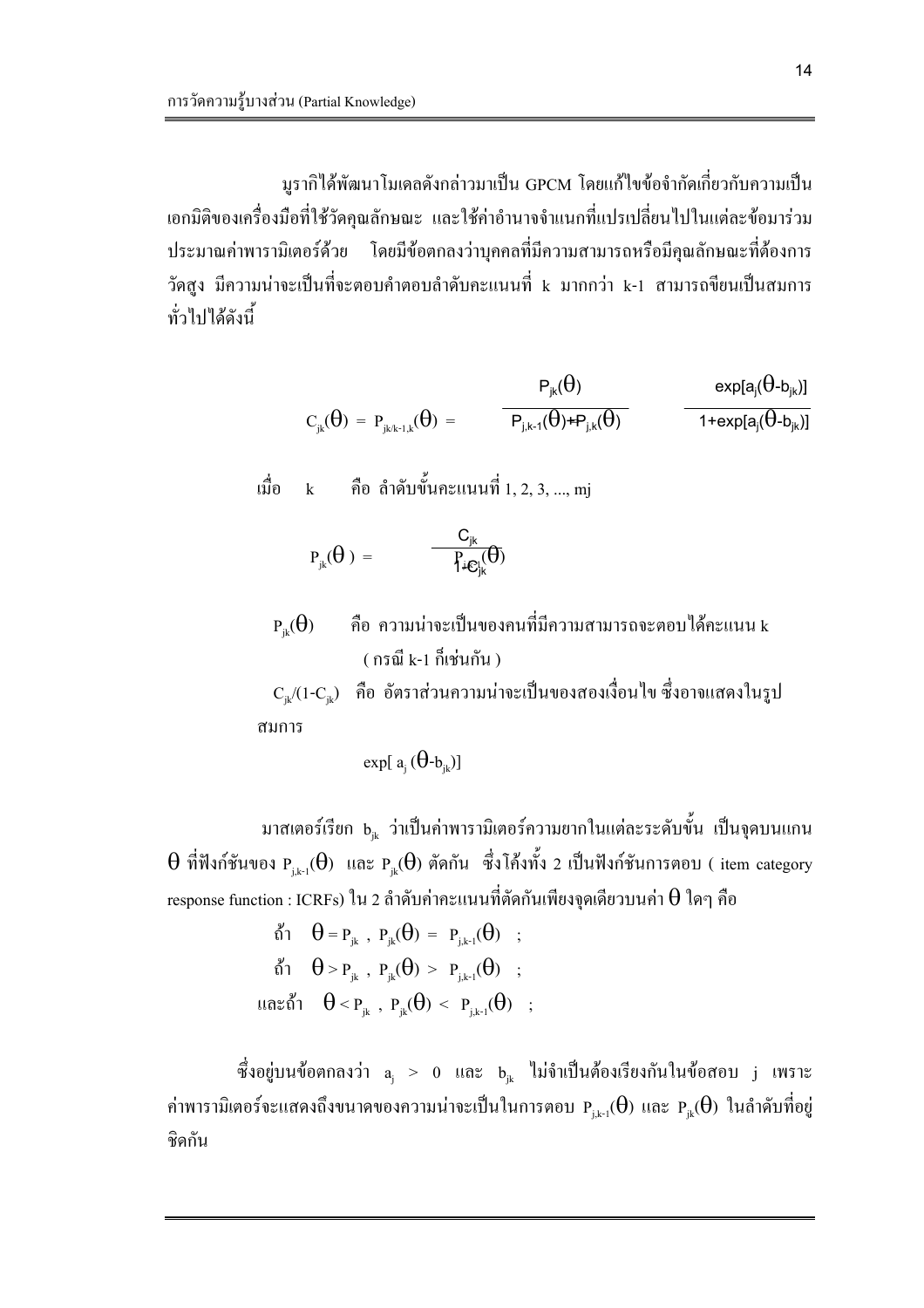การพิจารณาจุดตัดของโค้งฟังก์ชันการตอบแต่ละลำดับขั้น ( item category response functions : ICRFs ) ของโมเดล PCM แม้จะง่ายต่อการตีความหมายกี่ตาม แต่จุดยอดของโค้งก็ ไม่ใช่จะอยู่ตรงกลางของช่วงคะแนนเสมอไป

ิ จากแนวคิดดังกล่าวสามารถสรุปฟังก์ชันสารสนเทศที่สำคัญของ GPCM ได้ดังนี้

1. ฟังก์ชันสารสนเทศของแบบทดสอบ ( TIF ) แทนด้วยสมการดังนี้

$$
I(\theta) = \sum_{i=1}^{n} I_i(\theta)
$$

- เมื่อ I $_{\rm i}$  ( $\theta$ ) คือ ฟังก์ชันสารสนเทศของข้อกระทง (IIF)
- ่ 2. ฟังก์ชันสารสนเทศของข้อสอบ (IIF) เขียนแทนด้วยสมการดังนี้

$$
l_j(\theta) = D^2 a_j^2 \sum [\text{T}_k - \text{T}_j(\theta)]^2 P_{jk}(\theta)
$$

 $\mathfrak{g}^{\sharp}_{\mathfrak{d}}$  <br>  $T = \sum_{\Gamma_k P_{ik}} (\theta)$ 

- ู้คือ ค่าคงที่ของสเกลมีค่าเท่ากับ 1.70  $\overline{D}$
- คือ ค่าอำนาจจำแนกของข้อ<sub>i</sub>  $a_{i}$
- คือ ค่าคะแนนใดๆใน  $\mathrm{T_{i}=1,2,3,...,mj}$  $T_{\nu}$
- $\mathrm{P}_{\textrm{\tiny{ik}}}(\theta)$  คือ ความน่าจะเป็นสำหรับคนที่มีความสามารถ  $\theta$  จะตอบข้อสอบ $\mathrm{j}$  ได้ คะแนน k
- คือ ลำดับขั้นคะแนนที่ 1, 2, ... , k-1, k, k+1, ..., mj  $\overline{\mathbf{K}}$

3. ฟังก์ชันสารสนเทศของลำดับค่าคะแนนในแต่ละข้อ (ICIFs) เขียนแทนด้วยสมการ ดังนี้

$$
I_{jk}(\theta) = P_{jk}(\theta) I_j(\theta)
$$

เมื่อ  $\mathrm{P_{ik}}(\Theta)$  คือ ความน่าจะเป็นของผู้ตอบที่มีความสามารถ  $\Theta$  จะตอบข้อสอบ $_\mathrm{j}$  ได้ คะแบบk

 $I_i(\theta)$  คือ ฟังก์ชันสารสนเทศของข้อสอบ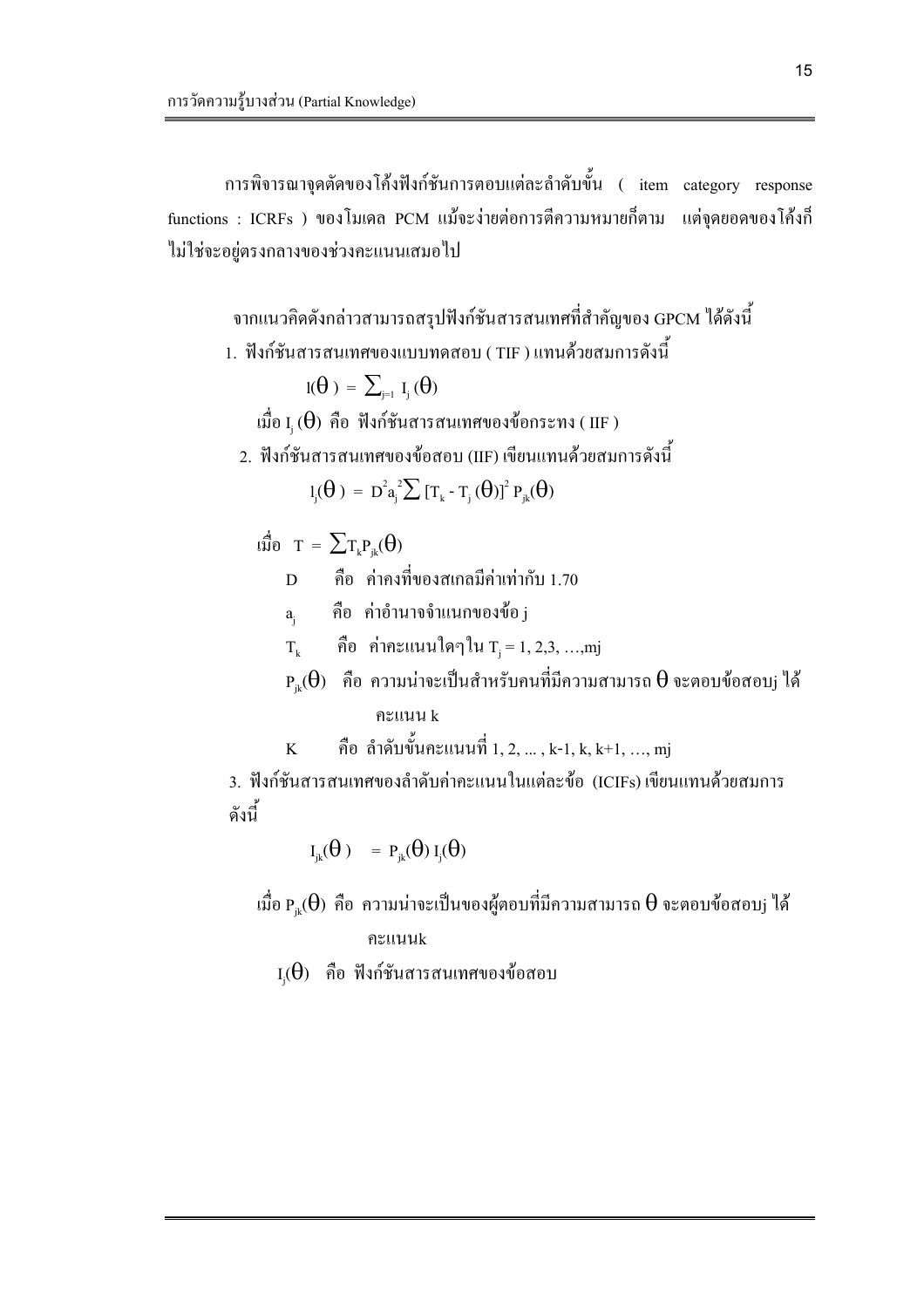## บรรณานุกรม

- พรทิพย์ ไชยโส. การพัฒนาสูตรการให้คะแนนแบบเลือกตอบสำหรับความรู้บางส่วนของผู้ตอบ : ประยุกต์ใช้วิธีการอาร์โนลด์และวิธีของแฮมดาน. วิทยานิพนธ์ครุศาสตร์ดุษฎีบัณฑิต บัณฑิตวิทยาลัย จุฬาลงกรณ์มหาวิทยาลัย, 2533.
- เอมอร จังศิริพรปกรณ์. การเปรียบเทียบคุณภาพของแบบสอบแบบเลือกตอบเมื่อตรวจด้วยวิธีให้ คะแนนความรู้บางส่วนกับวิธีประเพณีนิยม. จุฬาลงกรณ์มหาวิทยาลัย, 2545.
- ศิริชัย กาญจนวาสี. ทฤษฎีการทดสอบแนวใหม่. พิมพ์ครั้งที่ 2. กรุงเทพฯ : โรงพิมพ์แห่งจุฬาลงกรณ์ <u>ิมหาวิทยาลัย. 2545.</u>
- Ark L. Andries van der . Ralationships and Properties of Polytomous Item Response Theory Models. Applied Psychological Measurement. 25(3) 273-282, 2001.
- Baker Frank B. Item Response Theory. New York: Mercel Dekker, Inc, 1992.
- Baker John. A Comparison os Grade Response and Partial Credit Model. Journal of Educational and Behavioral Statistics. 2 ( 3) 253-270, 2000.
- Daimond James and Evans William. The Correction for Guessing. Review of Educational Research. 43(2) 181-191, 1973.
- Donoghue J. R. An Empirical Examination of The IRT Information of Polytomously Scored Reading Items Under the Generalized Partial Credit Model. Journal of Educational Measurement. 31(4) 295-311, 1994.
- Embretson Susan E. and Reise Steven P. Item Response Theory for Psychologists. London : Lawrence Erlbaum Assiciates, Publishers, 2000.
- Kelderman Henk. Multidimensional Rash Models for Partial-Credit Scoring. Applied Psychological Measurement. 20(2) 155-168, 1996.
- Linden Wim J. van der. Handbook of Modern Item Response Theory. New York : Springer -Verlag, 1997.
- Masters G. N. and Keeve J. P. Advances in Measurement in Educational Research and Assessment. New York : Elsevier Science, 1999.
- Masters G. N. and Wright B. D. A Model for Partial Credit Scoring. Research Memorandum number 31 February, 1981.